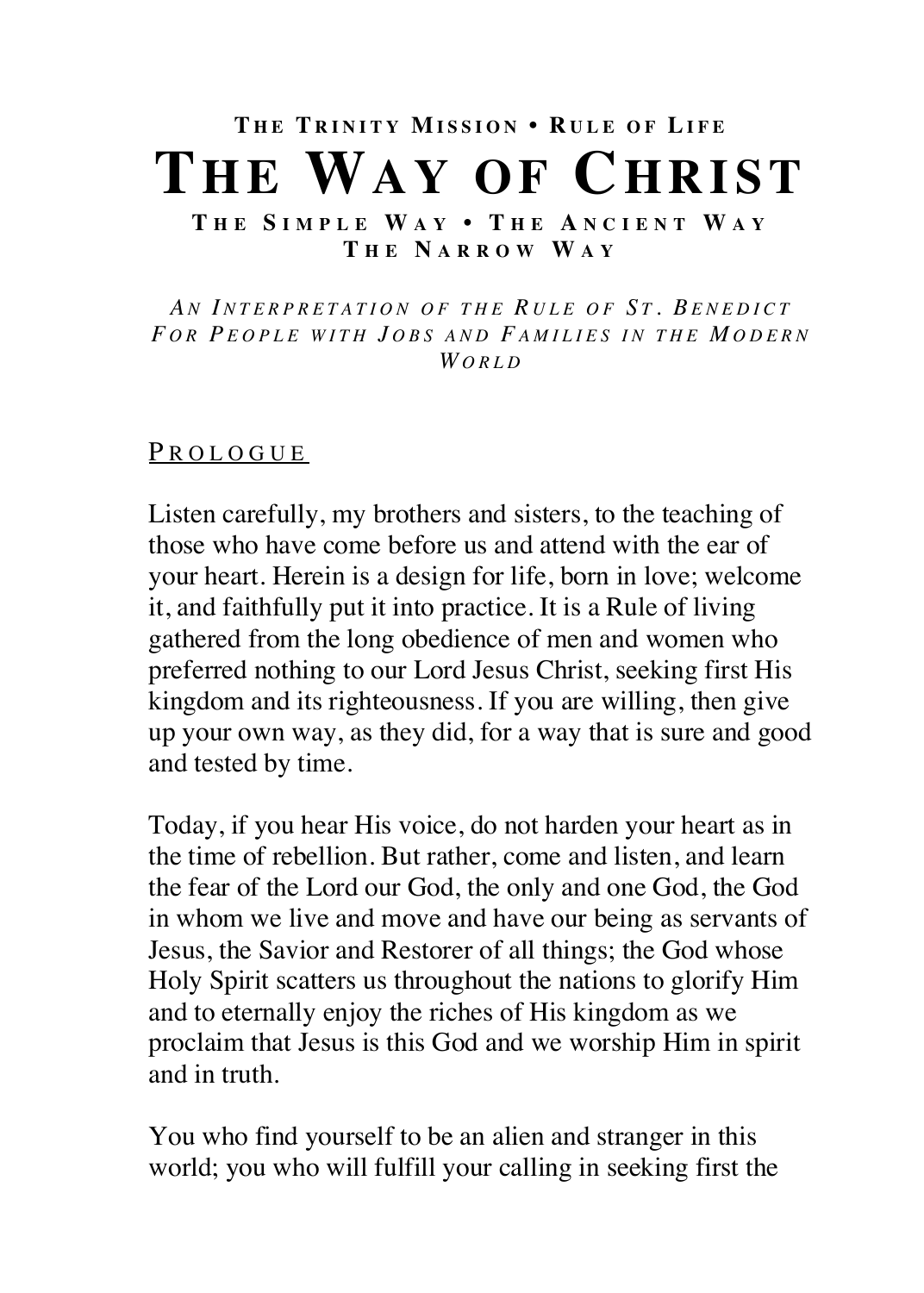kingdom of Christ and revealing the right order of things according to its truth and, wishing to be true to this calling, you desire to order and cultivate your life in a manner that is trustworthy and consistent with the faith and practice of the followers of Christ throughout history and around the world so that the Spirit of Christ may work through you as He forms His people to be a display of His splendor, a blessing for all the earth; come now, let us taste and see the goodness of the Lord in the land of the living.

By this Rule, let us establish a school for the Lord's service; setting down nothing harsh or burdensome, but only those things that make us more into the likeness of Christ; a contemplative, missionary, creative people; a people of prayer and Holy Scripture; laborers for the Lord, caretakers of His creation, participants in His work of reconciling all things to Himself in our Lord Jesus Christ; a people inspired, compelled, enabled, and directed by the Holy Spirit of Christ; a people who desire that in all things, thought, word, and deed, and that in all parts of the culture and the creation we might bring glory to the Name of Christ giving thanks to the Father through Him. For this purpose, we commonly design our lives, each according to his particular gifts and station of life, that we may be available and faithful to the Holy Spirit's guidance and creativity.

The way that we describe here is a way that is good, trustworthy, and a historical way of being a Christian; a way that exemplifies the faith once delivered to the saints. It is a way that is rooted in the Rule of Benedict as it has developed in the Anglican prayer-book tradition.

But let us maintain all humility in this endeavor, recognizing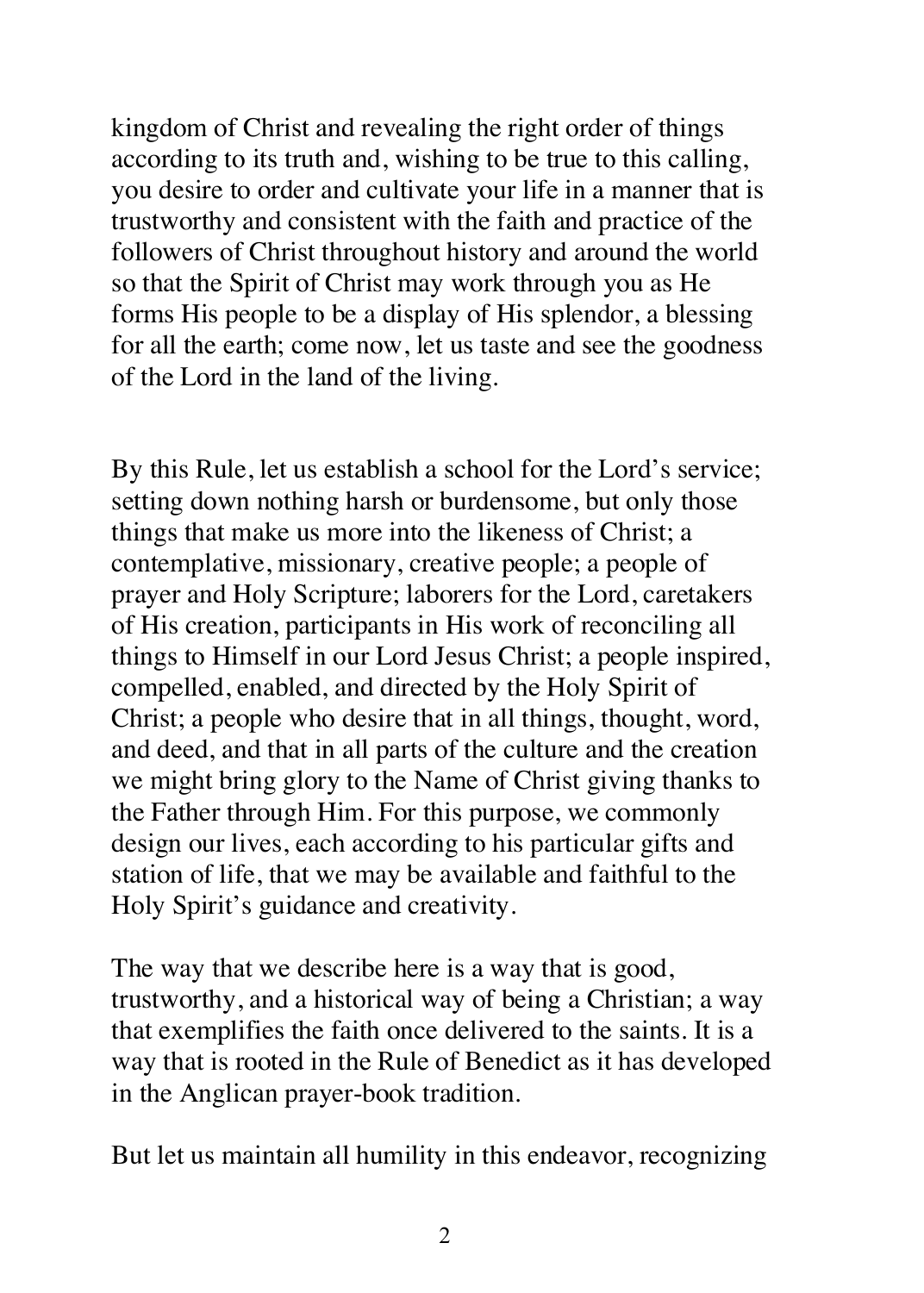that this is not the only good way of following Christ. Each of us must be fully convinced in our own mind so that as we live, we live to the Lord, and when we die, we die to the Lord, for we are the Lord's.

Finally, let us rebuke every hint that we preach ourselves or this design for living, for our message is that Jesus Christ is Lord and we are His servants. Rather, all who follow this way must seek to have the mind of John the Baptist who found his joy made complete in the incarnation of Christ when he stated, "He must become greater; I must become less."

### THE GOOD WAY

There are various ways of following Christ, some are better than others. First, there are those Christians who constrain their beliefs by the consensus of the Church's teaching through two-thousand years; who order their lives as the followers of Christ have done since the days of the Apostles; who worship in spirit and in truth as the Church has done since Pentecost, in short, those who align themselves with the Great Tradition of Christian belief and practice.

Secondly, there are those Christians who mistakenly believe that the teaching or practice they have personally experienced in their short and geographically limited lives is in fact the Great Tradition of two-thousand years. These believers are to be commended for looking outside of themselves to learn the faith and for their willingness to receive a faith delivered to them by their elders. But sadly, their experience may be only of a tradition that is merely five, fifty, or five hundred years old and not the faith as it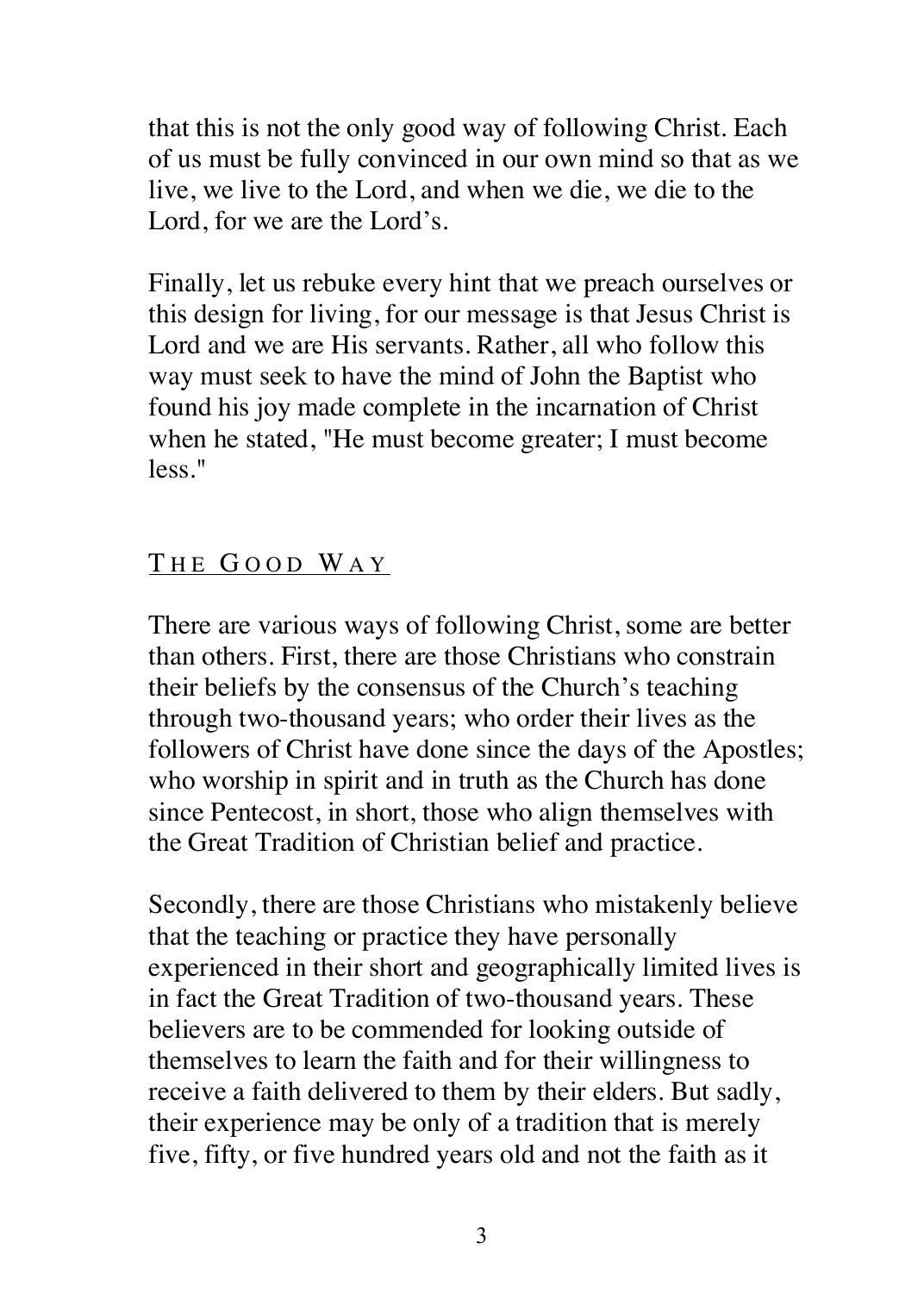was handed down from the time of the Apostles. For these brothers and sisters, much of what we are about to say may likely be foreign or confusing.

Third, are those Christians who ignore or even demonize the treasury of thought and the unbroken chain of practices delivered to us through the two-thousand years of men and women around the world who have followed Jesus as their Lord. Like a child lost in the woods, these Christians must rediscover in every generation and for each individual what life in Christ should look like. They become their own personal Pope and are ironically dumbfounded when their converts reject their own teaching. They do not look for an authority greater than their own personal opinion. For them, we have nothing to offer.

Fourth and finally, are those who do not actually follow Christ at all but only apply His Name to themselves and their thinking while knowing nothing of Him in prayer and the Scriptures; those who do not have the integrity of the rich young ruler to simply walk away; who are unwilling to be like Peter and the Apostles and leave everything and follow Him.

Let us proceed to draw up a plan for the first kind, those who ask for the ancient paths, who look for the good way. It is for such as these that we embark on **our singular goal**: to describe clearly a way of following Christ that is consistent with Christian practice throughout history and around the world and that is achievable in our own day by men and women with jobs, families, and other day-to-day obligations.

It is important to remember that this is not a righteous requirement but simply an authentically Christian way of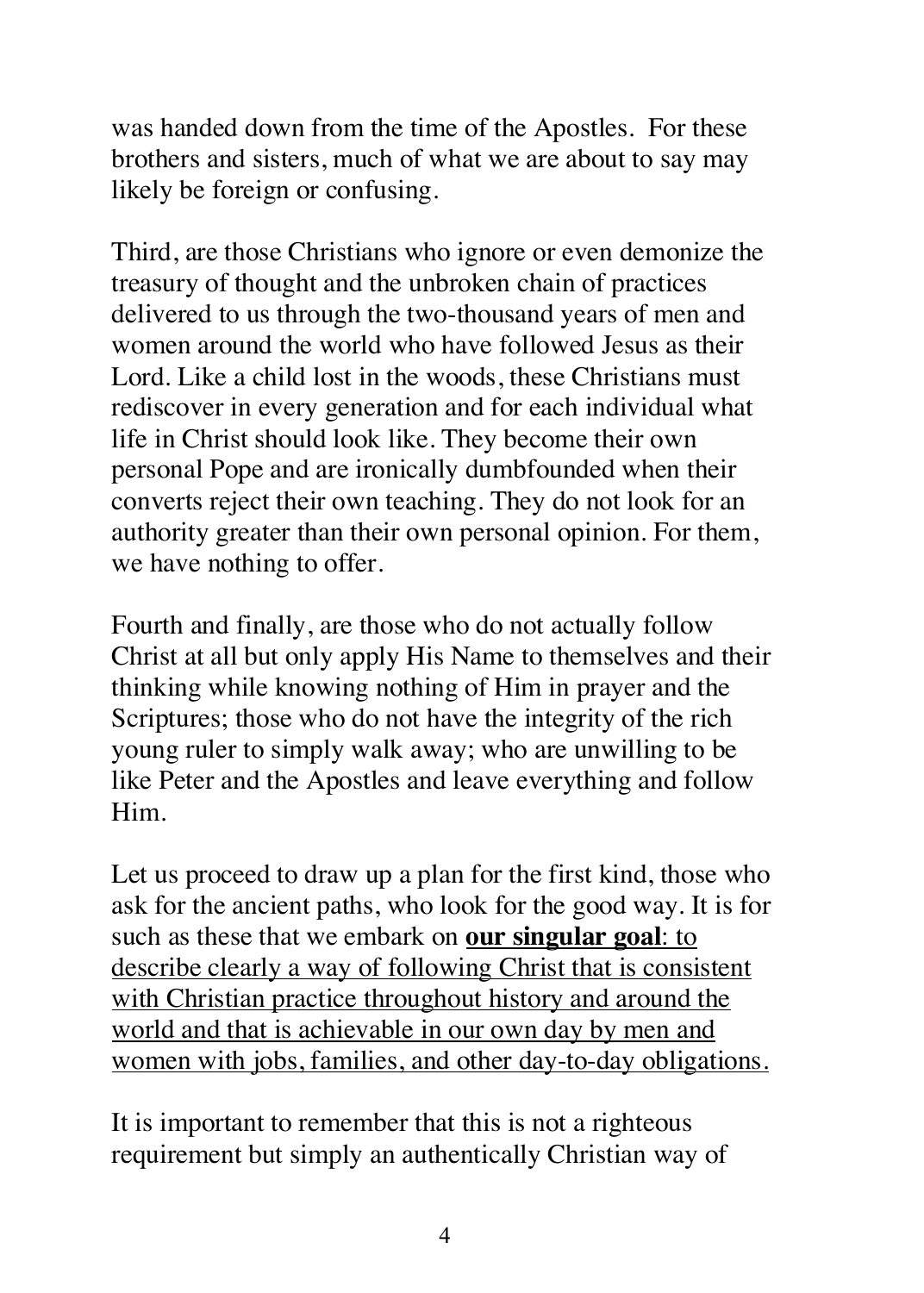living. Some may adhere to this Rule more closely and some more loosely. As beginners, we should not expect to attain to the whole life of this Rule in a short time. It is a journey that will ever call us further up and further in.

#### BEGINNING THE JOURNEY

In calling this design for our life a "Rule," we mean only that it is a good and right way by which we wish to order our lives. It is a well thought out, general description of how we want to live our life to the glory of Jesus Christ. It is a tool by which we might measure our progress; a goal which we aim to achieve. The point of the Rule is to chart a course onward and upward into the knowledge and experience of God's grace, to describe what we want our life to look like and to describe it realistically, so that we might begin to attain to it.

As infants, we are carried along by a mother or father or someone else who loves us and is able to care for us. Those of us who are healthy then proceed to crawl, to walk, to run and dance and to carry children in our own arms. Should a gradual development with the help of others not be the same in our life in Christ?

This is a Rule for beginners in the life of prayer, which we will find on the last day that we all are. Be neither too gentle nor too harsh with yourself as you proceed. Find for yourself a mother or father who has walked in this way longer than you have; someone who can encourage you and caution you so that you may not fall into slothfulness nor faint from the exhaustion of too great a zeal.

Remembering that this is a long journey, take one step today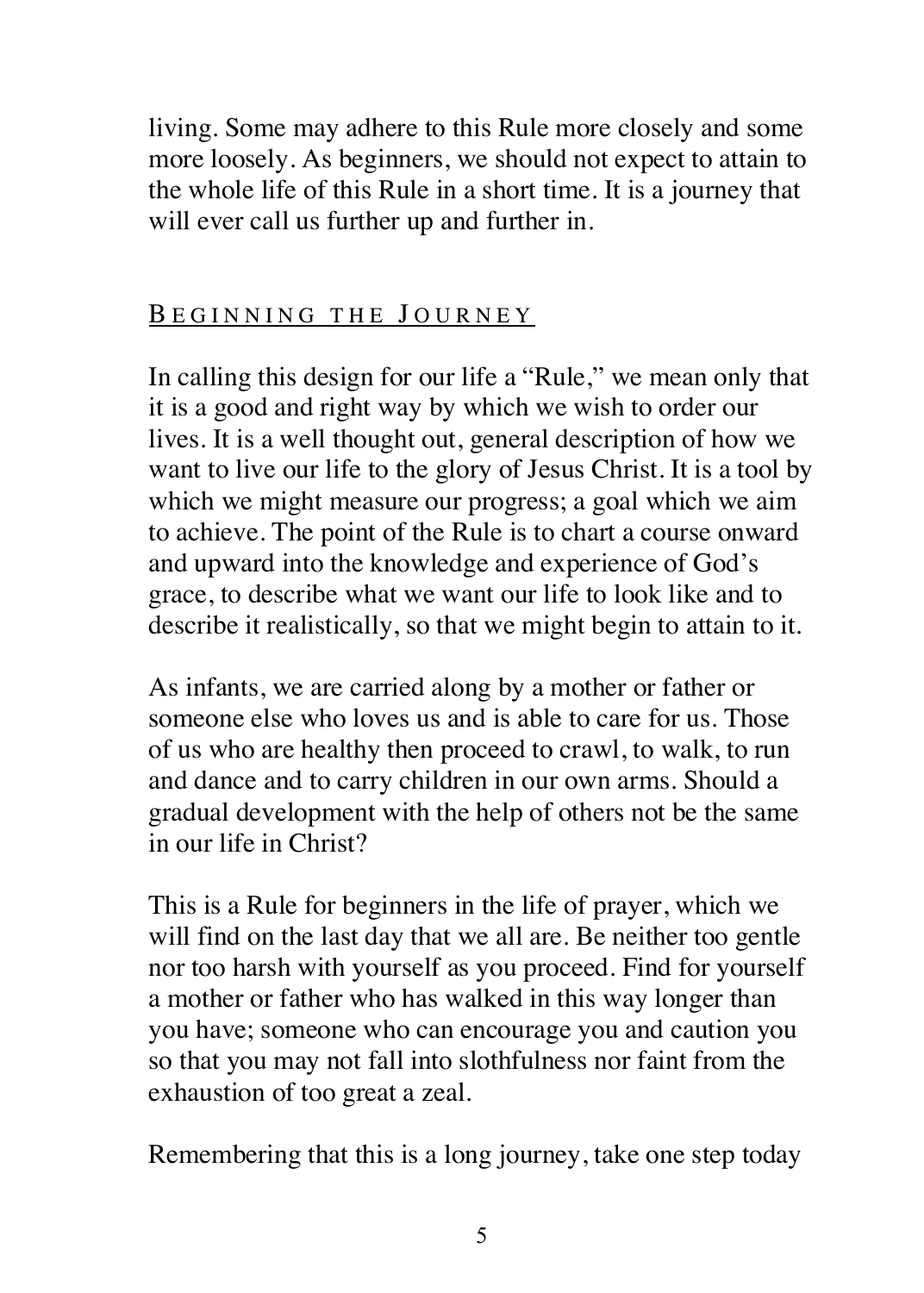and one step only. Take another step tomorrow. When you have taken a step without Christ, stop and turn around. When you fall, look for the Lord and get back up. If you cannot, then simply call on the Lord and wait. In everything, pray before beginning, pray while doing, pray when done.

Let us proceed now to describe what this life in Christ shall look like.

#### TIMES OF PRAYER

From ancient times, God's people have had a practice of setting apart certain times of the day for formal prayer and meditation in God's word. It is desirable that we should maintain this habit in our own lives, setting apart a specific time in the morning and in the evening when we join spiritually with the whole of Christ's body in offering some form of the prayers of the Church commonly known as the Daily Office or the Liturgy of the Hours.

In addition to these times of Morning and Evening prayer, we shall have other moments throughout the day at which we turn our thoughts formally to the Lord.

Each household and individual will have to determine what is proper and attainable in their situation provided that in all cases our prayer should be done in a way that shows reverence and intention but that is natural to the setting. Our private (individual) prayers, including the reading of Holy Scripture, should be spoken aloud even if only a whisper.

Following, we shall provide some guidelines for developing an order of prayer in our lives.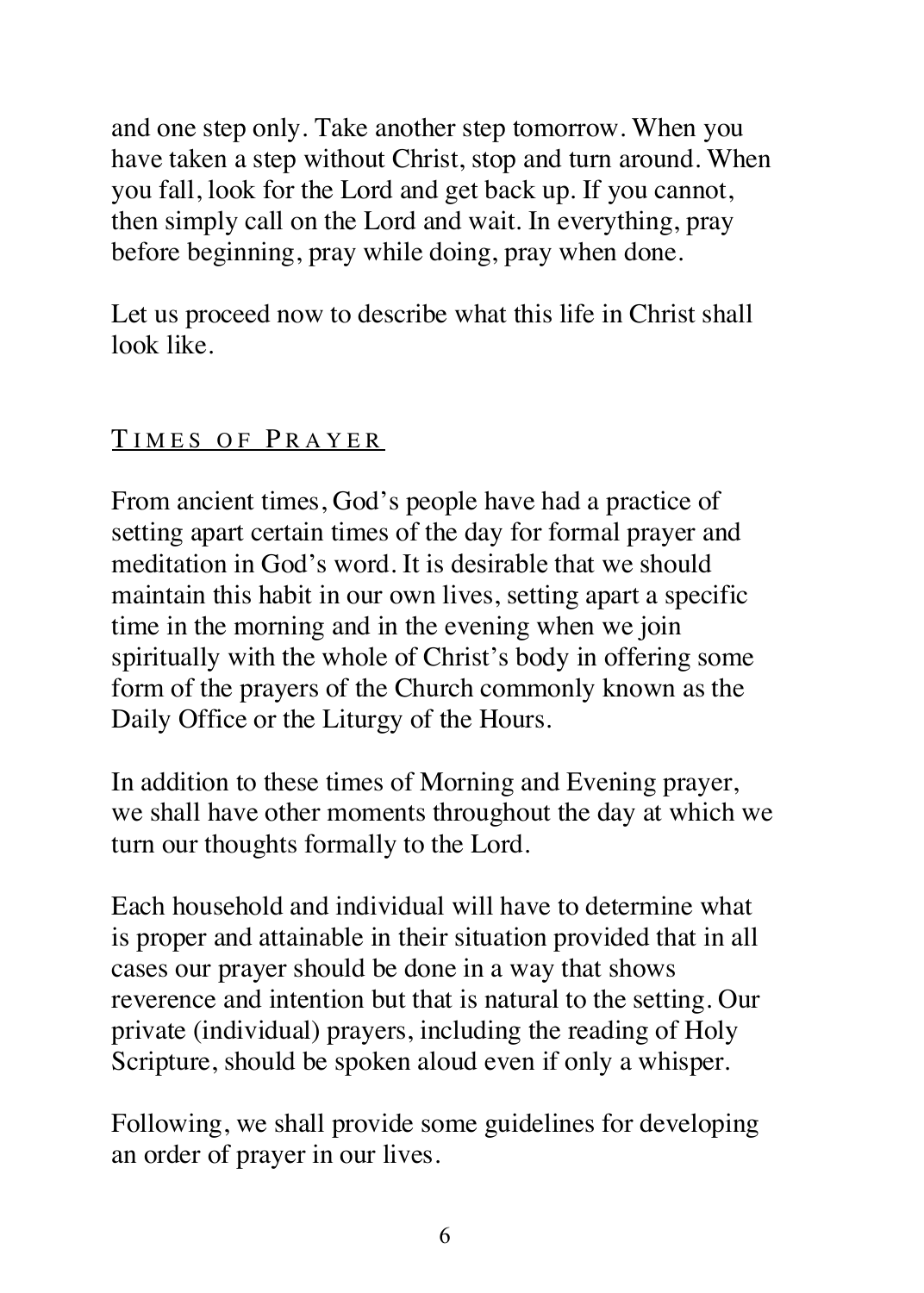### MORNING PRAYER

Morning Prayer should be prayed ideally within an hour of waking. Any Benedictine, Anglican, or similar structure may be used provided that the full and regular form include at least one psalm, at least one other selection of Holy Scripture, the Lord's prayer, and intercessions for the whole Church, the ministers of the Church, the government of the local nation, and the poor and other vulnerable in the local community.

In many households, Morning Prayer will only be said privately (individually). But where the parent(s) or the household prefers, it is good to say it corporately (gathered together) as well. Where Morning Prayer is said both privately and corporately, a shorter form may be used for one of the times of prayer.

The regular practice of Morning Prayer should be considered a foundational habit of the daily life of people who follow this Rule.

#### EVENING PRAYER

An intentional moment of Evening Prayer is a second foundational prayer habit.

Evening Prayer is to be prayed at some time after the majority of the day's work (minus perhaps some household chores) has been completed. In some households this may be just before supper, just after supper, or some time before bed. The form of the Evening Prayer office or the form of Compline may be used. At a minimum, Evening Prayer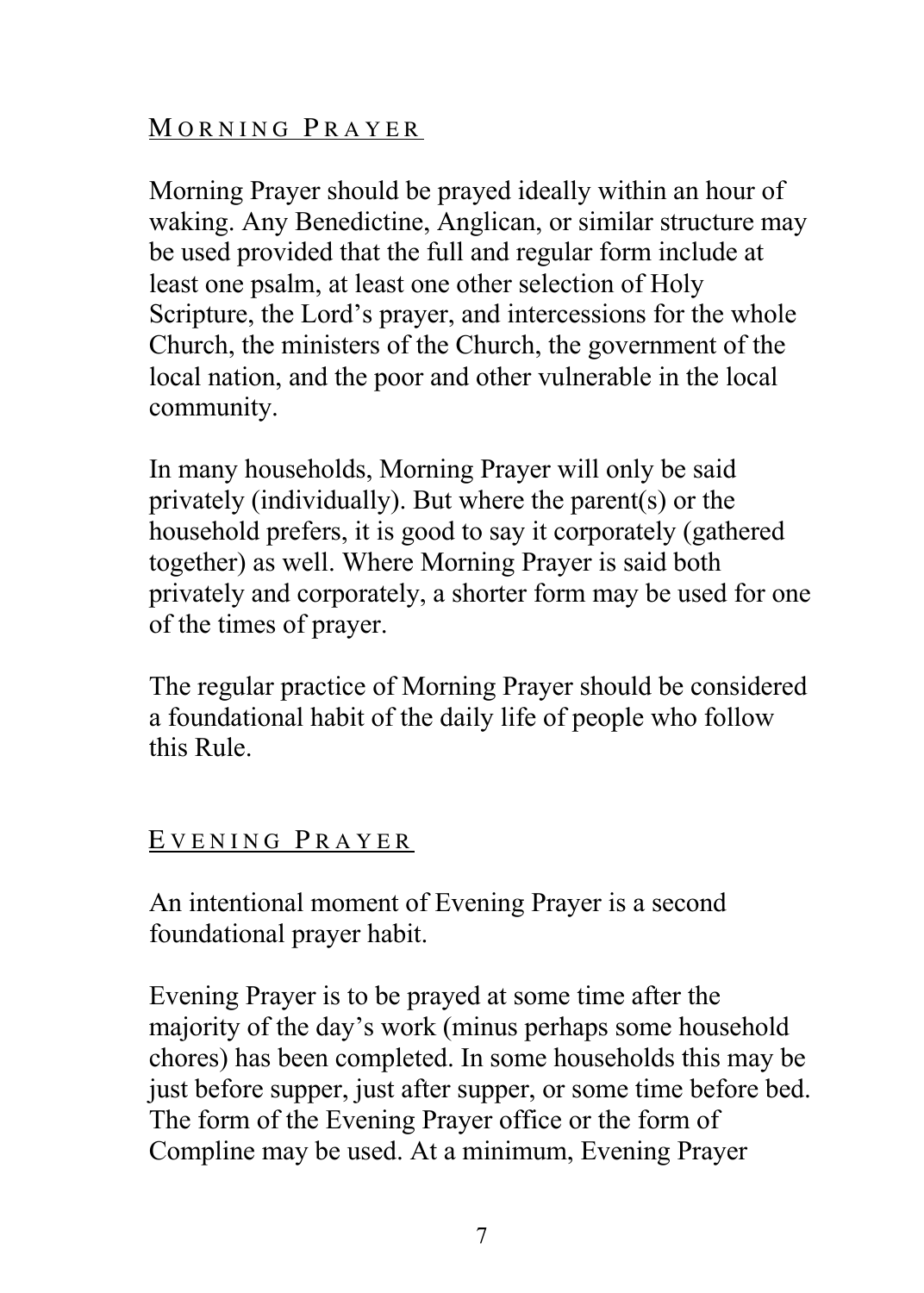should consist of the Lord's prayer followed by thanksgivings and other petitions.

### FAMILY PRAYER

Members of a family living in the same household should gather together every day for at least Morning or Evening Prayer if not both. In families with full activity schedules, life should be ordered so that the daily time of family prayer is the norm (four times a week or more) even if it does not occur every day.

The structure of family prayer time naturally will evolve as family size and age of children change. Parents will benefit from our resource *Getting Started with the Daily Office in the Household*.

## MID-DAY PRAYER AND COMPLINE

As each person's life situation allows, there is a much benefit to having an extended moment of prayer at mid-day and at bedtime as well. When circumstances allow, you may wish to make use of the full form of these services found in our community's daily prayer book or in many other Benedictine or Anglican resources. At other times, a brief recollection may be used. Examples of a brief recollection are provided in our resource *Getting Started with the Daily Office in the Household*.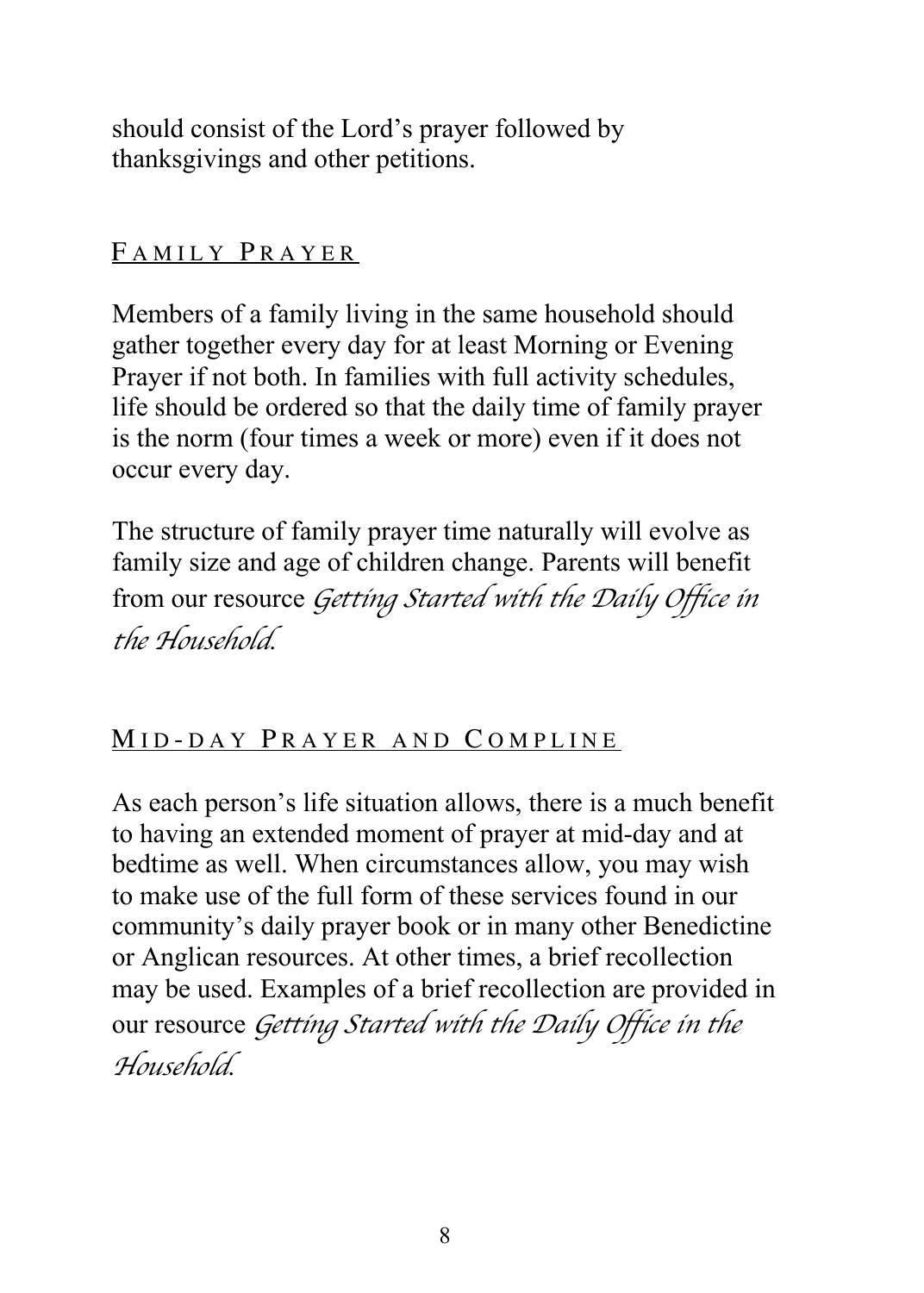#### MEALTIME PRAYER

A prayer at mealtime shall not be neglected. It is recommended that at meals, everyone at the table shall be invited to join in the response from Psalm 145 below and then the head of the household or some other person appointed shall say either the long or short form of the following grace (or some other way of making the same acknowledgements). We use the "†" symbol to mark where it is customary to make the sign of the Cross.

# *Everyone* (*Psalm 145:15-16*)

The eyes of all look to you, and you give them their food in due season. You open your hand and satisfy the desire of every living thing.

# *Leader* (*short form*)

Blessed be your Name, O Lord, for the earth is yours and all that it brings forth and you have given to us abundantly; make us to be truly grateful for these gifts we have received, and ever mindful of the needs of others, through † Jesus Christ our Lord. Amen.

# *Leader* (*long form*)

Blessed are you O Lord our God, Creator, and King, for the earth is yours and all that it brings forth and you have given to us abundantly; we thank you for (*this food, family, friends, etc.*); make us to be truly grateful for these gifts we have received, and ever mindful of the needs of others, in the Name of the † Father, and of the Son, and of the Holy Spirit. Amen.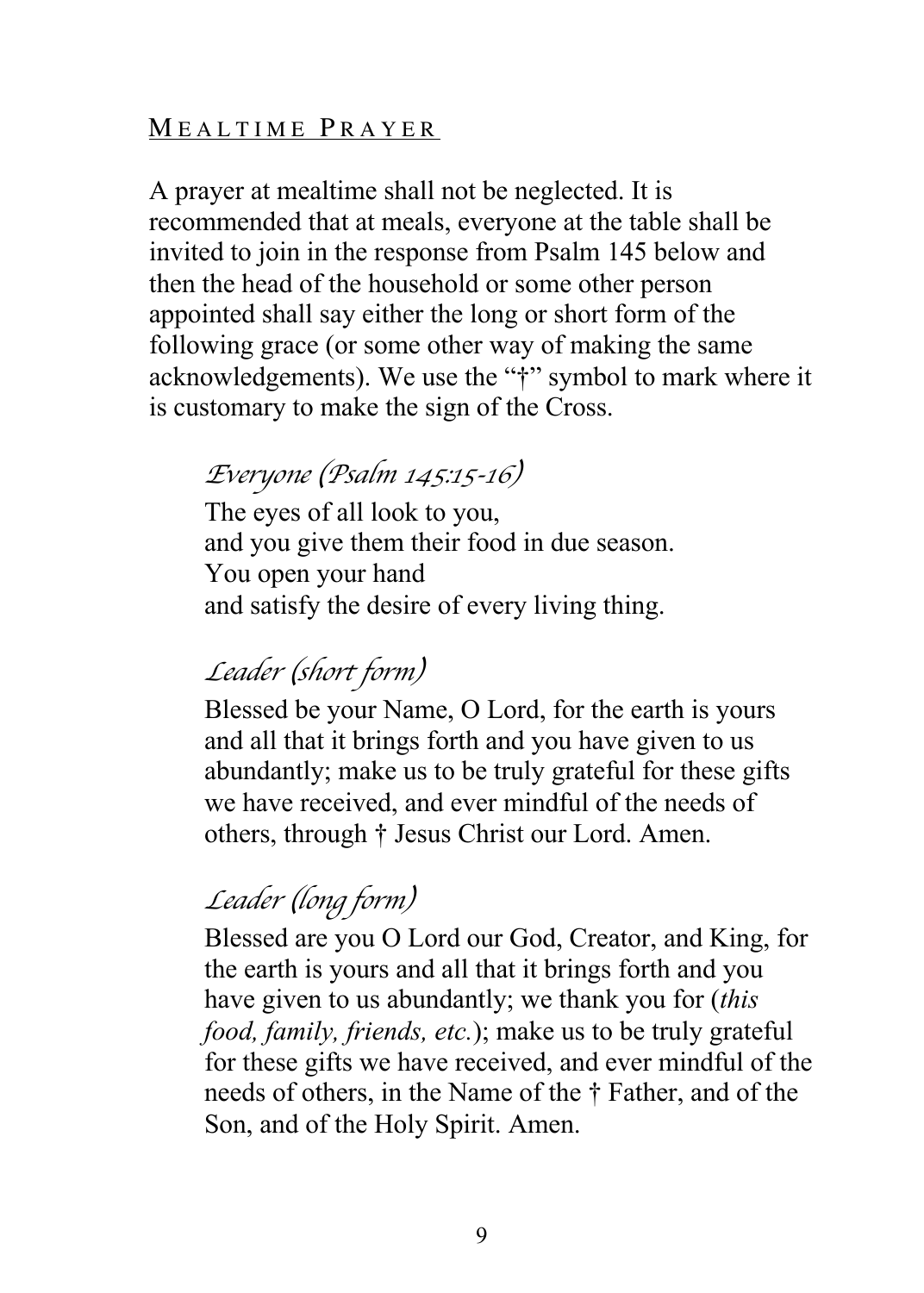### PRAYER AT OTHER TIMES

Toward the goal of training ourselves to pray without ceasing, we have found it beneficial to have a thought from Holy Scripture as a prayer to be used at anticipated regular moments of the day. Some examples follow, other may be drawn from various prayer books and similar resources.

# *Upon Rising from Bed* (*Psalm 25:1-2*)

† To you, O Lord, I lift up my soul. O my God, in you I trust. Glory be to the …

# *When Leaving the House* (*Psalm 121*)

† May the LORD watch over my (our) going out and my (our) coming in from this time forth, and forevermore. Glory be to the …

# *Bedtime Prayers* (*Psalm 4 & Compline*)

I will lay me down and sleep in peace; for you alone, O LORD, make me to dwell in safety. Amen. †

## *then*

Guide us waking, O Lord, and guard us sleeping, that awake we may watch with Christ, and asleep we may rest in peace. Amen. †

## *then*

The Almighty and Merciful Lord grant us a quiet night, and at the last a perfect end; and the blessing of God Almighty, † the Father, the Son, and the Holy Spirit, be upon us and remain with us this night, and for evermore. Amen*.*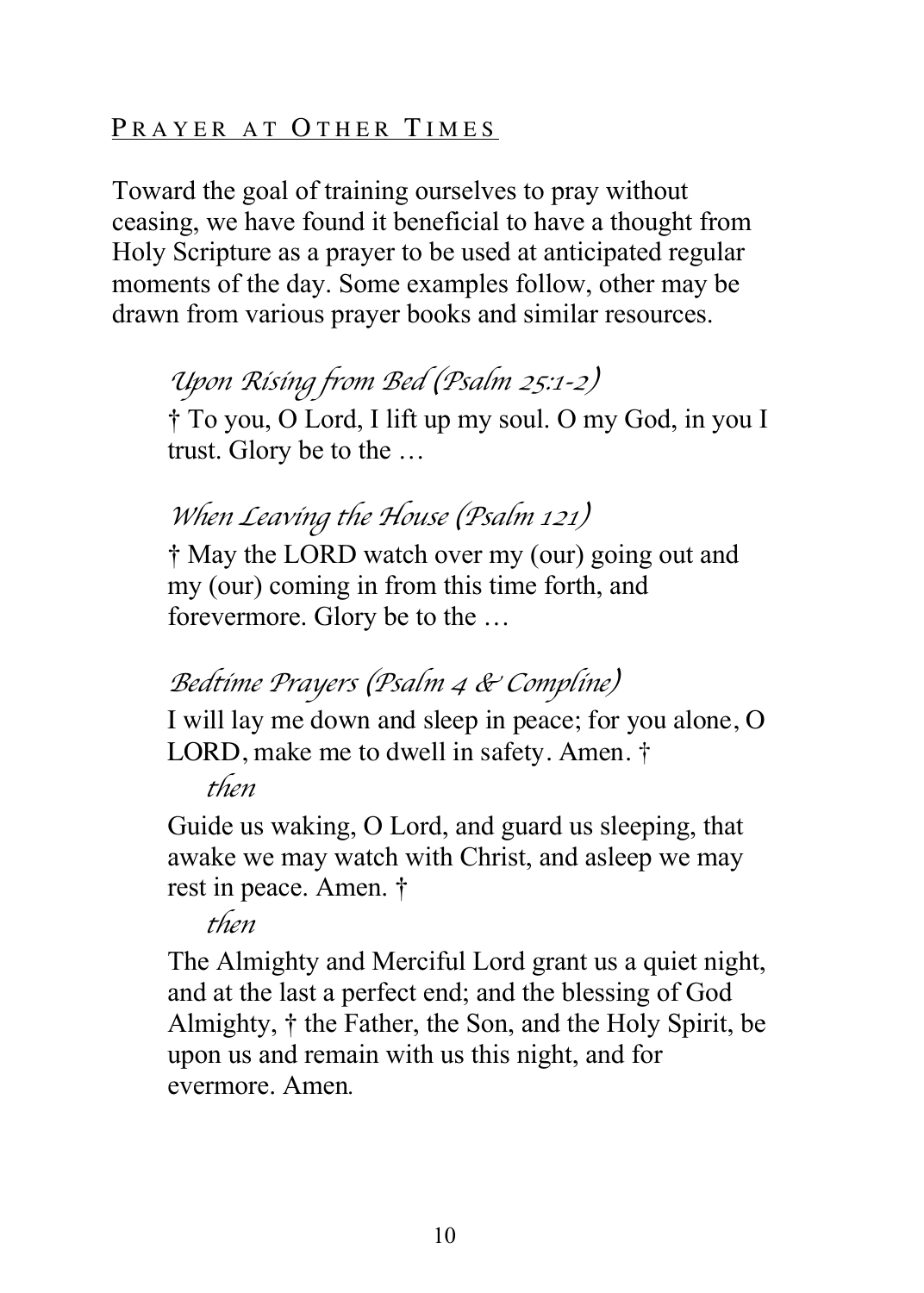*Bedtime Prayer for Children - The following may be added before or in place of the* "*I will lay me down*" *prayer from Psalm 4 in the above Bedtime Prayers* Now I lay me down to sleep. I pray the Lord my soul to keep. Your love be with me through the night and wake me with the morning light. Amen. †

*A Prayer for Any Time, Day or Night, Commonly Known as The Jesus Prayer*

Lord Jesus Christ, Son of God, have mercy on me, a sinner.

## HEARING THE WORD OF GOD

Everyone shall find achievable ways of hearing the word of God daily by reading, listening, or both. Also, we shall each establish a plan for hearing the greater part of Holy Scripture on a regular basis in our life. If not using a suitable daily lectionary (reading plan) for Morning and/or Evening Prayer, then a plan should be created that achieves at least the following:

- The whole New Testament, Psalms, and Proverbs – at least yearly
- Genesis, Exodus, Deuteronomy, Isaiah, and Jeremiah – at least every two years
- The remainder of Scripture as often as is possible in your life

In addition to this, it is good to always have a short passage of Holy Scripture that we are working to commit to memory.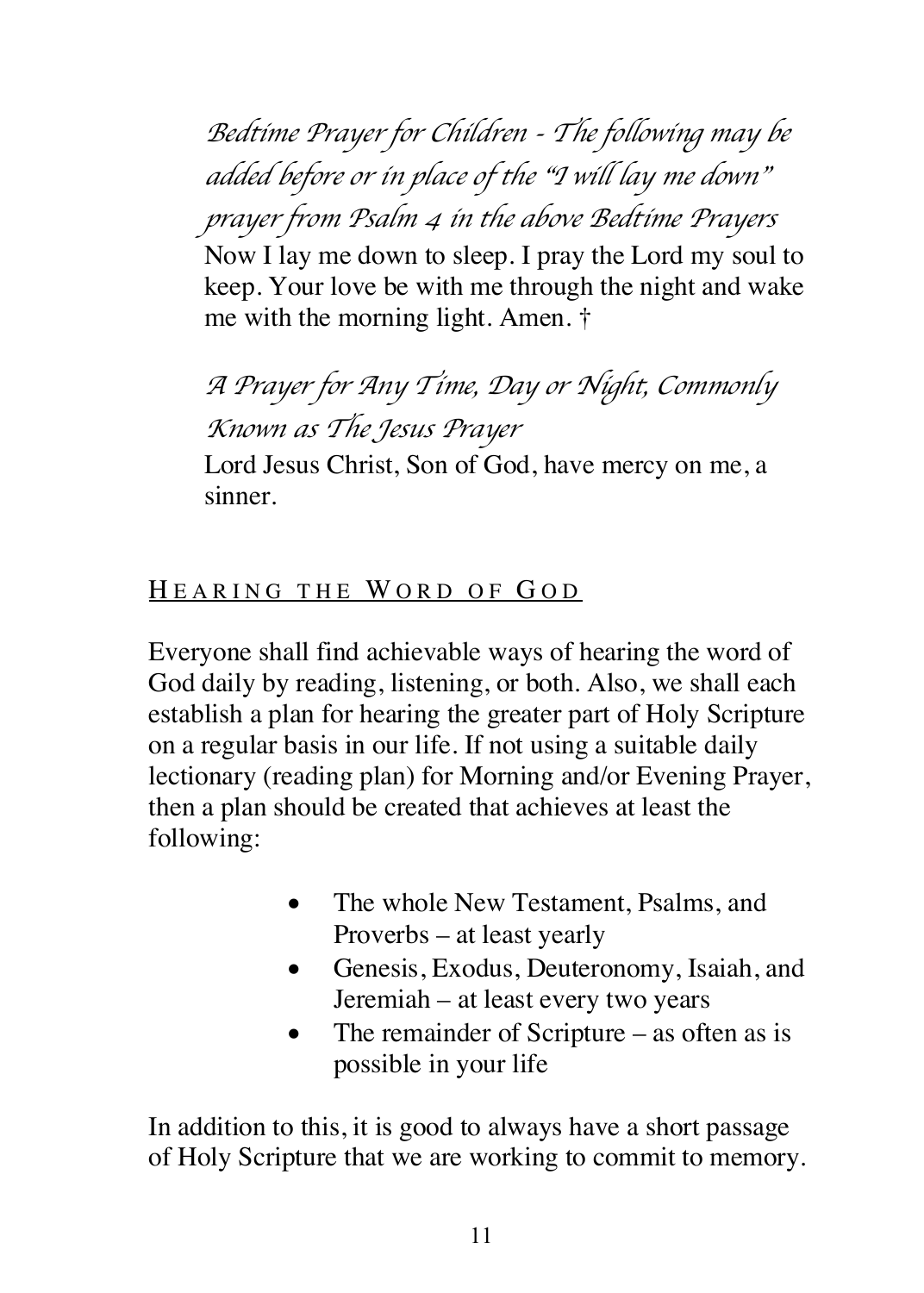### WEEKLY WORSHIP AND HOLY COMMUNION

To be a eucharistic people, that is, a grateful and joyful people, is to receive all things as a gift from God and to offer them back to God with thanksgiving. The central and initial place that we do that is in participating in the Son of God's offering of Himself for the life of the world by receiving Him in the bread and wine of Holy Communion. This has always been the primary distinguishing element of Christian worship.

Everyone shall participate in some form of weekly gathered worship, preferably on the Lord's Day, as that has been the regular day of Christian worship throughout history. We understand that many local Christian communities do not hold the historical and sacramental understanding of Holy Communion – that means, at least, that we, by participating in Christ's perfect offering of Himself, are offering all of ourselves to God and receiving back from Him the lifegiving body and blood of Christ in the consecrated bread and wine.

In those places where the regular, weekly worship service does not express the historical, sacramental understanding of Holy Communion, you shall seek to find for yourself (and your family) a church body where you can receive the Eucharist as frequently as possible – ideally, once a month at minimum. A traveling distance of one hour shall not be considered too far to achieve this.

#### CATHOLIC APOSTOLIC TEACHING

When we say "catholic apostolic teaching" we mean that which is consistent with Holy Scripture as it has been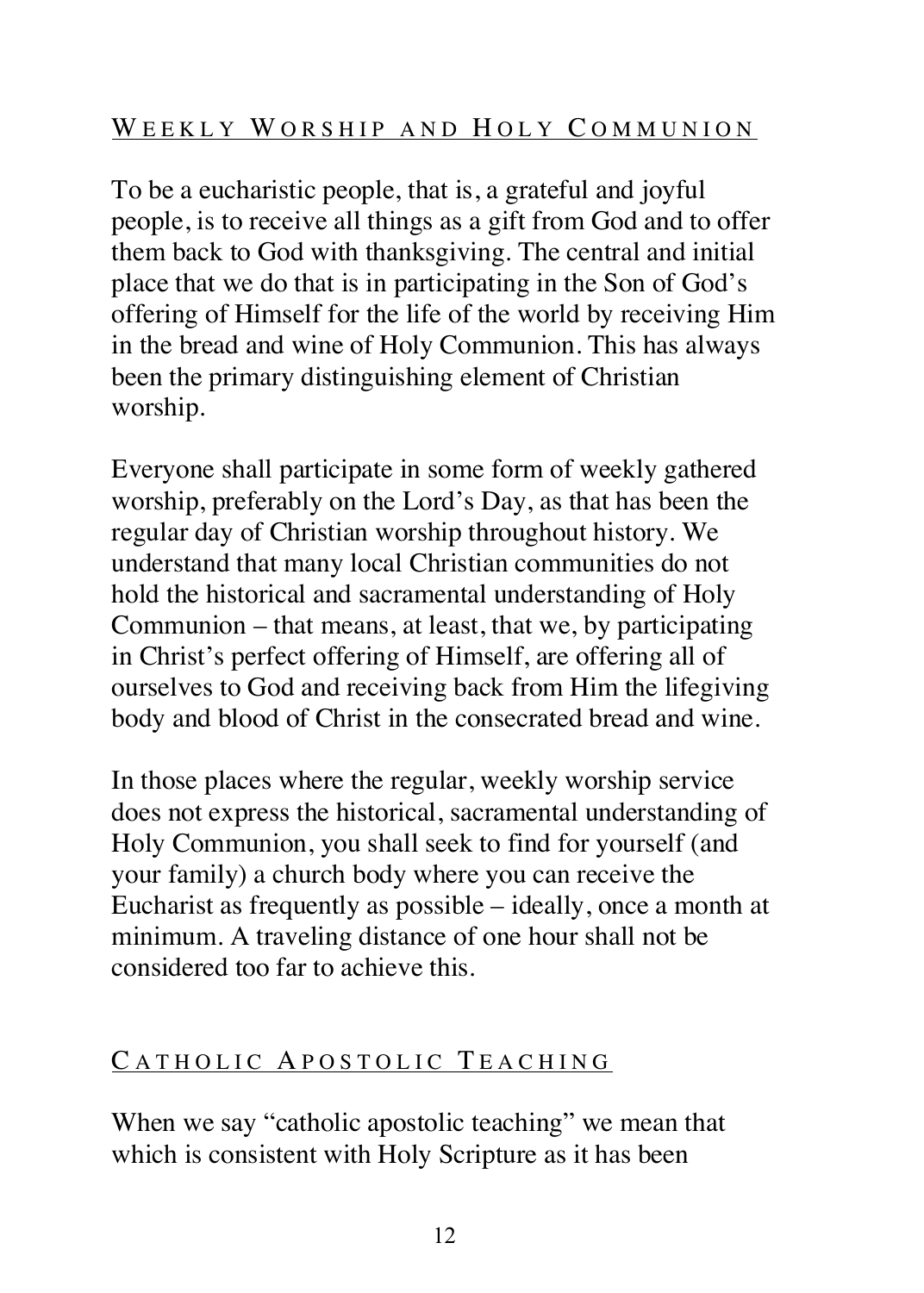understood in the Church throughout history and around the world. A teaching or practice that was or has been done only for a season or only in some part of the world is not "catholic." Likewise, a thought or practice, no matter how widely it has been accepted, that is not consistent with the plain teaching of Holy Scripture is not "apostolic."

We shall endeavor, each as befits their ability, to seek out catholic apostolic teachers from whom we may learn. Hopefully, this will come from the pulpit of our own parish. But in addition to this, or where this option does not exist locally, it may come from the reading of the writings of the early church or the reading or listening to podcasts of modern day catholic apostolic teachers.

Let us stand apart from new expressions, or new understandings, or re-imaginings of the Christian faith or of Jesus Christ our Lord and instead seek out the faith once delivered to the saints.

#### F ASTING

Fasting is a gift from the Lord and a tool for building spiritual strength. It is not a legal requirement. However, our Lord did assume his disciples would fast when he gave them instructions on how to fast by saying, "*when* you fast."

Being careful not to establish a "law" of fasting or a cause for spiritual elitism, we shall now proceed to outline a fasting practice that is consistent with the practice of the earliest days of the Church. Each person shall prayerfully apply this practice to their own life making necessary adjustments and accommodations in accordance with their own situation and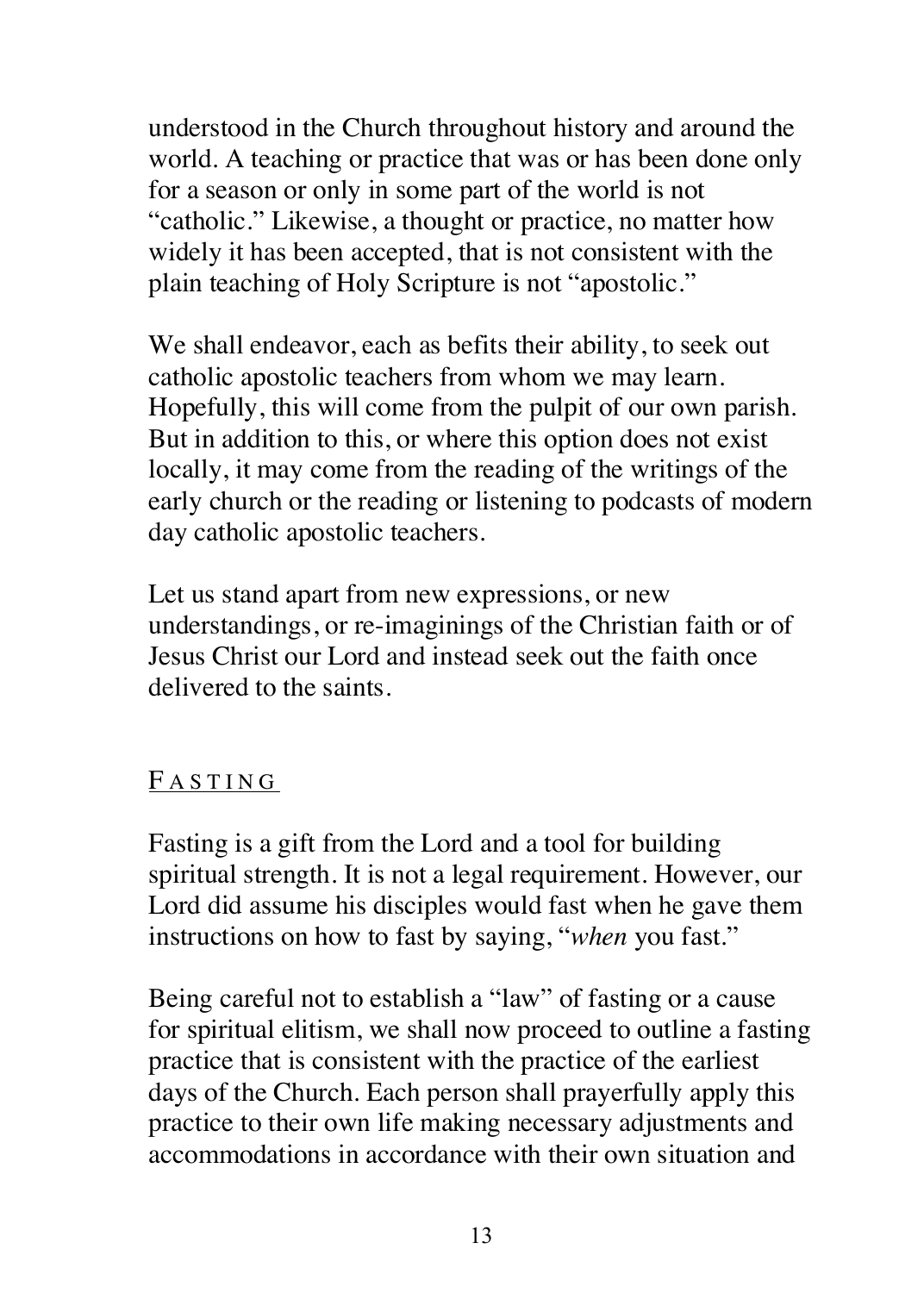personal health.

Depending on the context and the length of the fast, a fast will generally consist of either eating nothing at all or of abstaining from meat, sweets, alcohol (except in the Holy Communion), and savory foods. For those who, for health or other reasons, are unable to fast from all food, it is perfectly acceptable to determine a "full fast" of a simple diet that maintains both the spirit of a fast and personal safety. Furthermore, the sick, the very young, and the very old have generally been exempt from fasting practices.

The oldest weekly fasting practice of the Church, and the one we recommend, is to fast on all Wednesdays and Fridays of the year except during Christmastide and Eastertide. Over time, in the West, this became a Friday-only fast and then a Fridays-in-Lent-only fast. But we recommend a return to the old way.

During a Wednesday and Friday fast, it is suggested that nothing shall be eaten at all (a full fast) until at least after the noonday hour. It may be noted that in the past, this fast would generally last until the 9<sup>th</sup> hour of the day, 3:00pm. If family or business obligations do not allow for a full fast, perhaps abstaining from particular foods or some other equivalent practice can be attempted with the goal of maintaining the spirit of a fast on these days.

The other Holy Day fasts we recommend are as follows:

On Ash Wednesday: a full fast until after sunset (though we may receive Holy Communion).

From sunset on Palm Sunday until after the Easter Vigil: a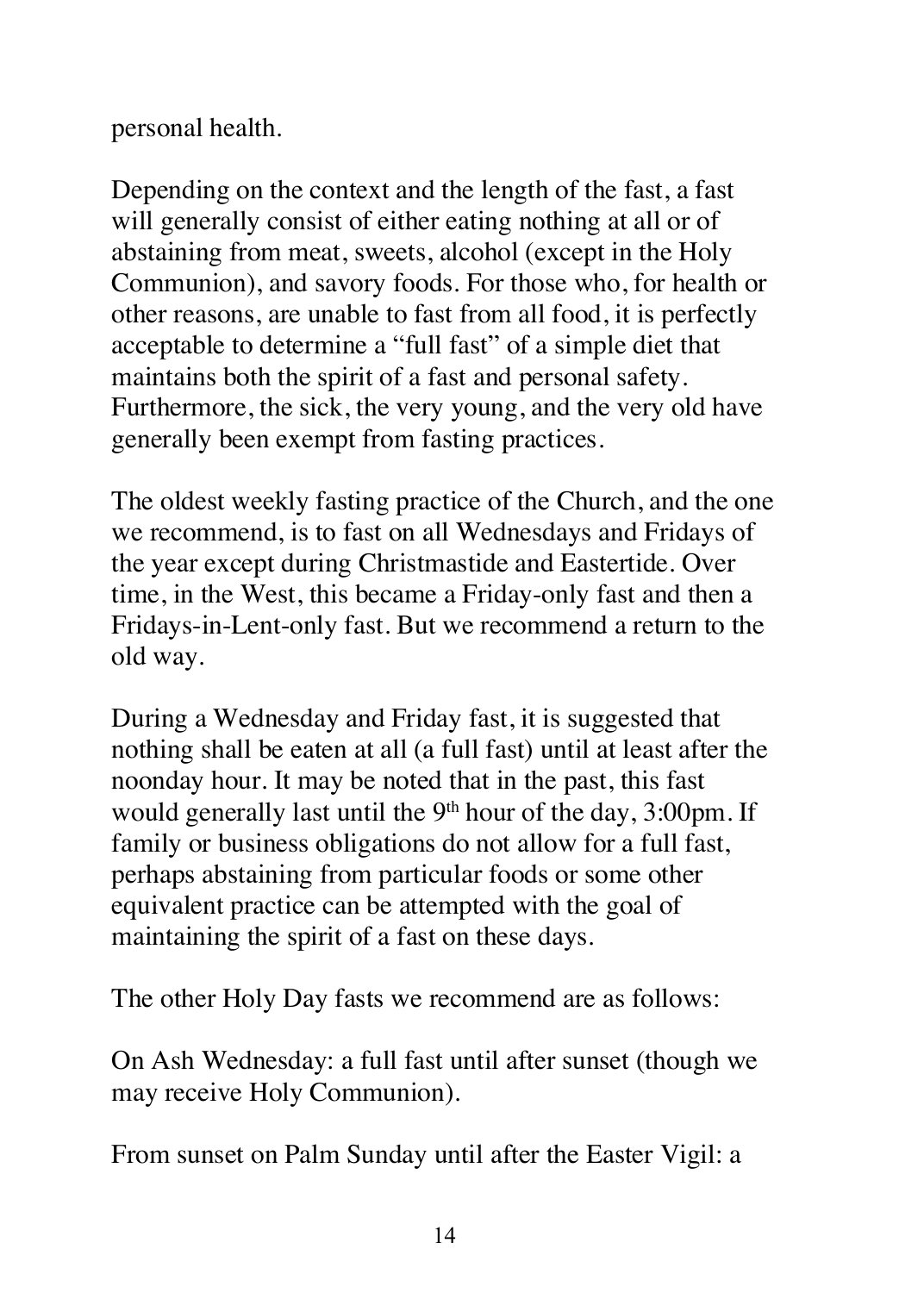fast from all meat, sweets, alcohol (except for Holy Communion), and savory foods.

On Good Friday: a full fast until after sunset (we may receive Holy Communion).

On Holy Saturday: a full fast until the Easter Vigil.

Also, it is customary to make some sort of intention during the whole of Lent. Likewise, there are other times throughout the year and in the life of a Christian when it may be appropriate to fast. Local custom and the guidance of a spiritual mother or father should be sought out in determining other times of fasting.

#### C ONFESSION AND R ECONCILIATION

In addition to the daily habit of self-examination and confession in the Offices and the weekly practice of confession at the Eucharist, no less than once a year, we shall each extensively examine ourselves and our lives and make a private confession to another person, ideally a priest/presbyter. For help with this, see our resource, *Making a Good Confession*.

#### CULTIVATING STILLNESS

Beginning from our own personal disposition and not from another, we shall each work to cultivate stillness in our life that we may become increasingly capable of hearing the voice of the Lord. The initial steps of this are achieved by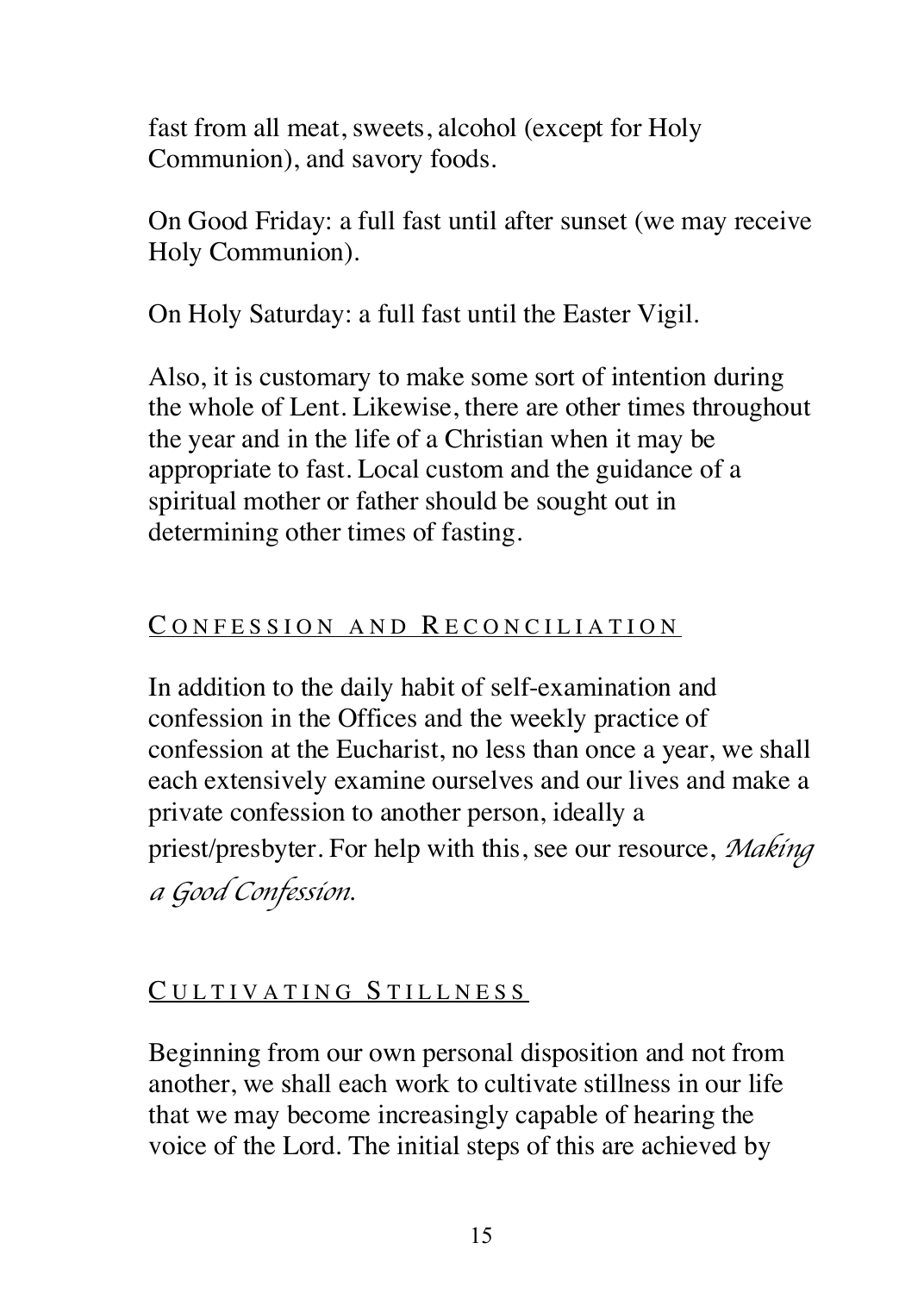setting a regular time during which we eliminate all electrical devices and appliances and either sit or walk at a pace far slower than our usual pace.

#### THE BOUNDARIES OF OUR FAITH

As has been said about the Anglican tradition in general, we who follow this Rule claim to have "no peculiar thought, practice, creed or confession of our own but only the Catholic Faith of the ancient Catholic Church, as preserved in the Catholic Creeds and maintained in the Catholic and Apostolic constitution of Christ's Church from the beginning. We may licitly teach as necessary for salvation nothing but what is read in the Holy Scriptures as God's Word written or may be proved thereby. We therefore embrace and affirm such teachings of the ancient Fathers and Councils of the Church as are agreeable to the Scriptures, and thus to be counted apostolic. The Church has no authority to innovate: it is obliged continually, and particularly in times of renewal or reformation, to return to 'the faith once delivered to the saints.'" (*Archbishop Geoffrey Fisher speaking about the Anglican Communion*)

To the above, we make the following clarifications:

We confess the canonical books of the Old and New Testaments to be the inspired Word of God, containing all things necessary for salvation, and to be the final authority and unchangeable standard for Christian faith and life.

We confess Baptism and the Supper of the Lord to be Sacraments ordained by Christ Himself in the Gospel, and thus to be ministered with unfailing use of His words of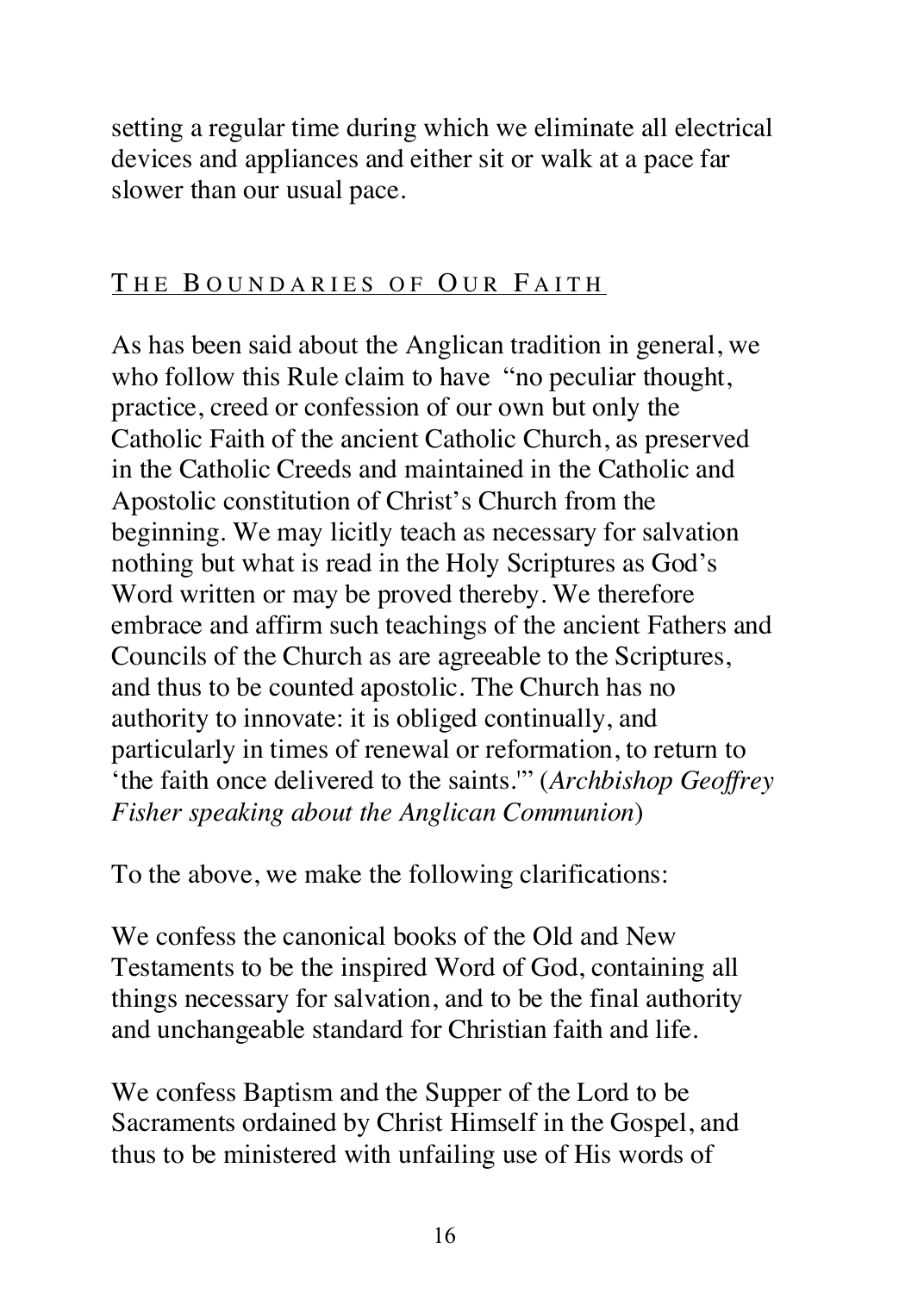institution and of the elements ordained by Him.

We confess the godly historic Episcopate (Bishops) as an inherent part of the apostolic faith and practice, and therefore as integral to the fullness and unity of the Body of Christ.

We confess as proved by most certain warrants of Holy Scripture the historic faith of the undivided church as declared in the Symbol of Faith, also called the Nicene Creed, which follows:

We believe in one God, the Father, the Almighty, maker of heaven and earth, of all that is, visible and invisible.

We believe in one Lord, Jesus Christ, the only-begotten Son of God, eternally begotten of the Father, God from God, Light from Light, true God from true God, begotten, not made, of one Being with the Father; through him all things were made. For us and for our salvation he came down from heaven, was incarnate from the Holy Spirit and the Virgin Mary, and was made man. For our sake he was crucified under Pontius Pilate; he suffered death and was buried. On the third day he rose again in accordance with the Scriptures; he ascended into heaven and is seated at the right hand of the Father. He will come again in glory to judge the living and the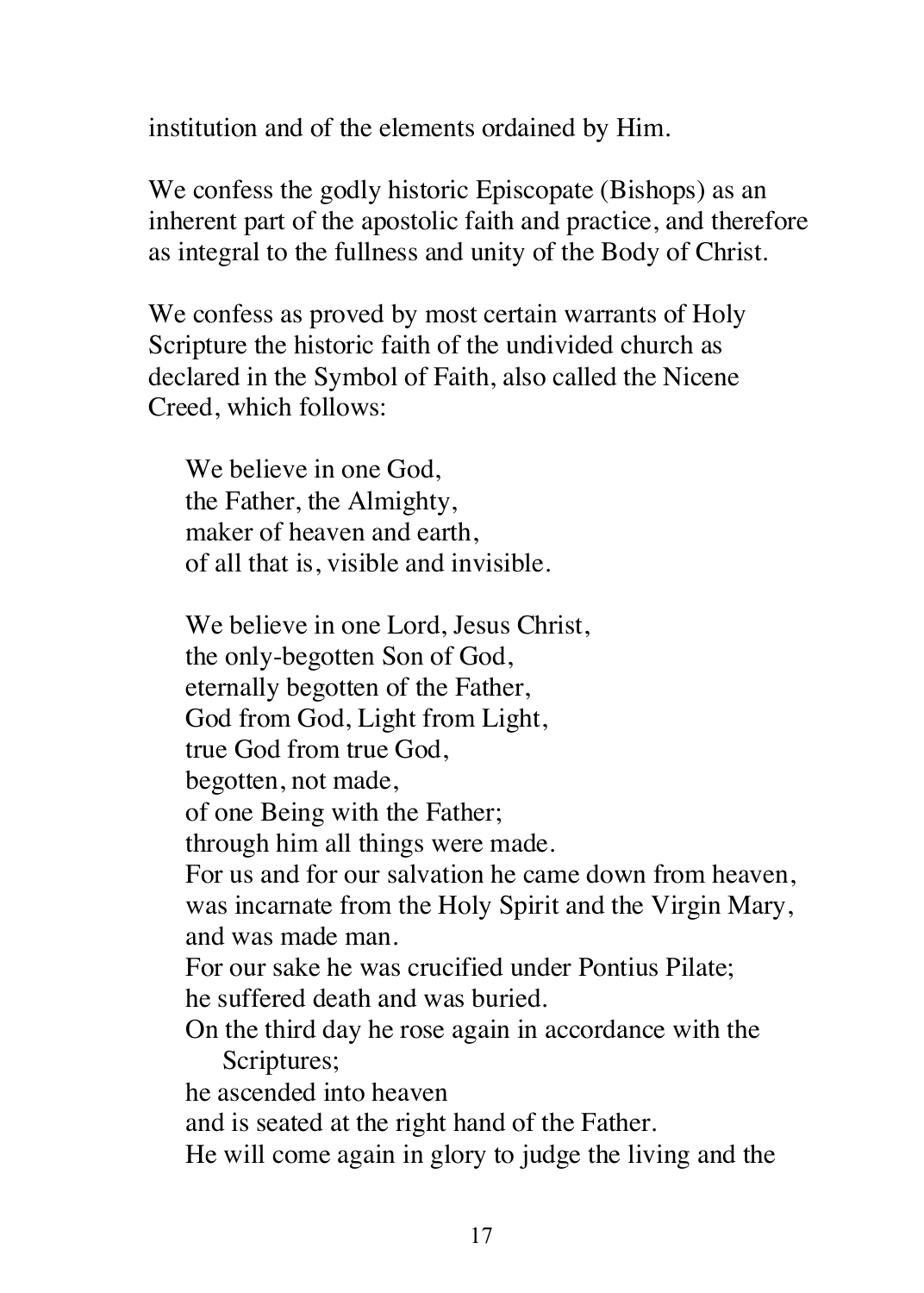dead, and his kingdom will have no end.

We believe in the Holy Spirit, the Lord, the giver of life, who proceeds from the Father, who with the Father and the Son is worshiped and glorified, who has spoken through the prophets. We believe in one holy catholic and apostolic Church. We acknowledge one Baptism for the forgiveness of sins. We look for the resurrection of the dead. and the life of the world to come. Amen.

In those things which are not clear from Holy Scripture in their canonical sense, we will seek out the teaching and practice of the Church, East and West, throughout history, and where we find greater consensus, we will hold more firmly and where we find great variability, we will allow the same.

#### THE KIND OF PEOPLE WE ARE TO BE

It is for freedom that Christ has set us free. Let us stand firm so that we are not burdened once again by a yoke of slavery. Let us live by the Spirit as we grow in grace as Christ's disciples. Our lives then should be marked by the cultivation of the following:

To love the Lord God with all of our heart, mind, soul and strength To love our neighbor as our self Not to do to another that which we would not do to our selves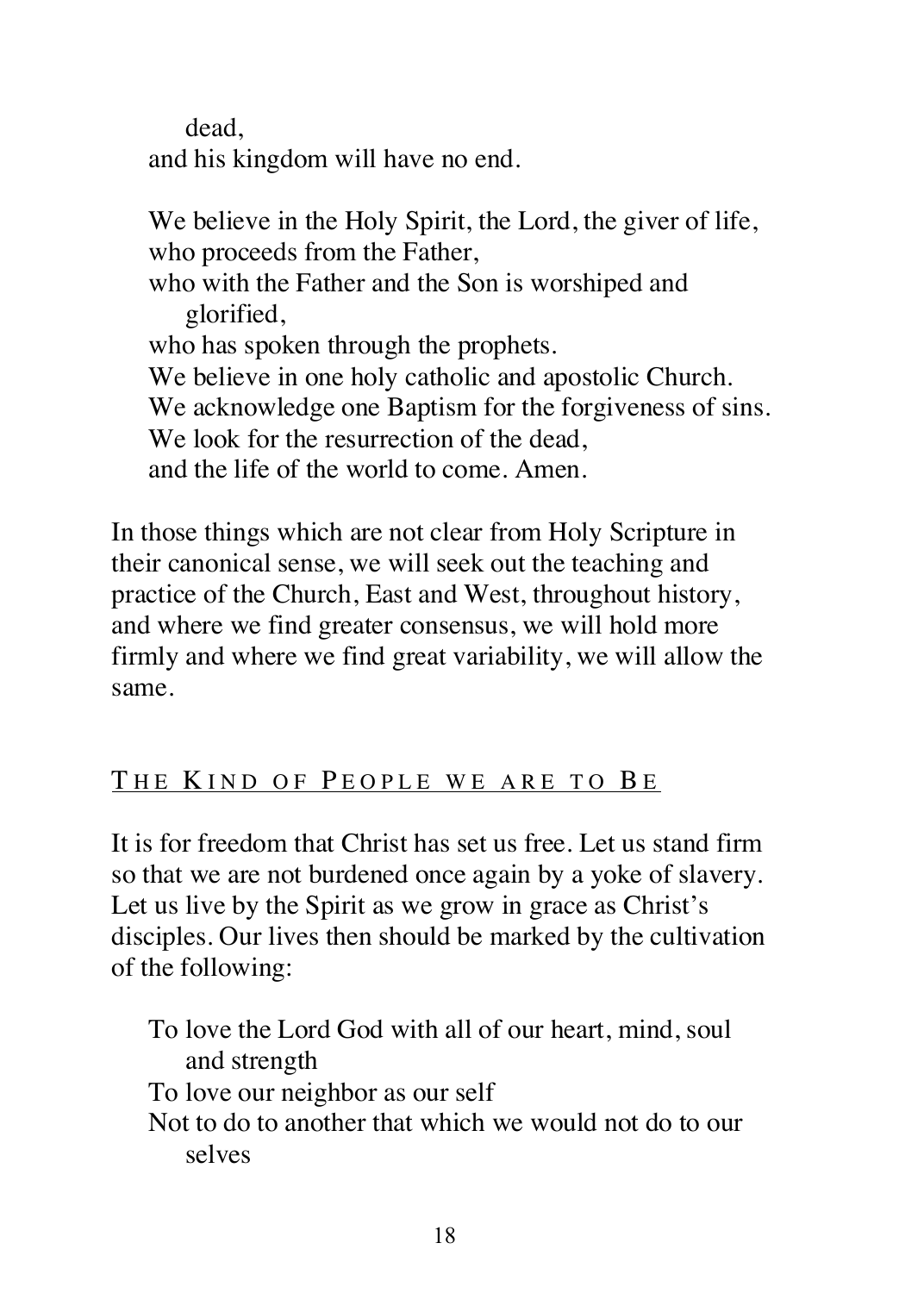To honor all people equally To consider others as more important than our selves To deny one's self that we may live to follow Christ To relieve the poor and oppressed To visit the sick To show compassion on those in prison To offer help in time of need To console the sorrowful To be utterly aware of the needs of outsiders and to love them well and appropriately To offer Godly hospitality To prefer nothing to the love of Christ Not to give way to anger Not to foster a desire for revenge Not to entertain deceit in the heart To do no evil by action or inaction To be a person of integrity To do no injury and to bear patiently injury done to us To love our enemies To pray for our enemies To actively pursue goodness and good works Not to be proud but To acknowledge the presence of one's gifts and To glorify God by recognizing them truly as gifts Not to be given to drunkenness Not to be lazy Not to be a murmurer or gossip To always trust in God To exemplify freedom and abundant life in Christ To guard against wicked or malicious speaking To apply ourselves often to prayer To be exemplary in all relationships To work restoratively To be cultivators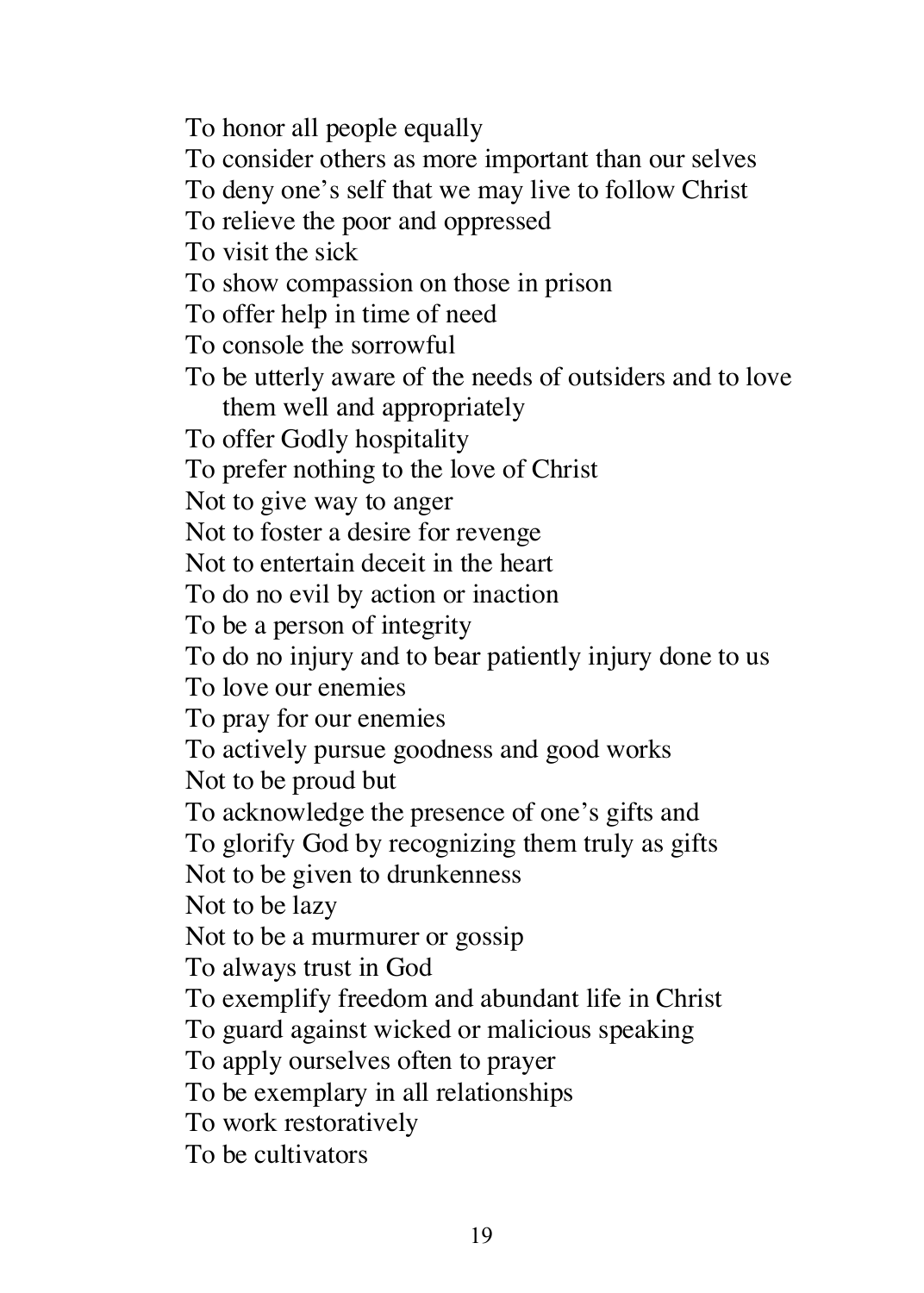To be stewards after God's own heart To pursue excellence in all things To be sexually pure To honor the aged To love and respect the younger To seek peace To glorify God in thought, word and deed

#### A MISSIONARY PEOPLE

The life of the true contemplative is not only the hearing and reflecting on Holy Scripture but includes the living of it, embodying the word of God in the world. It is an incarnational life; one in which the word of Christ dwells richly in and among His people, to be witnessed and to bring glory to the Father.

God, through Christ, has gathered us and made us His people, a royal priesthood, a holy nation, that we may declare His praises and be a display of His glory. He has sent us into the world to make for Him disciples of all nations and to preach this good news to all creation. Therefore, since Christ is in us, guiding us and empowering us, let us also follow His example and move out to be His real and actual presence in the world.

We shall live intentionally: in our work, our recreation, our rest, our time, our talents, our finances, and our relationships. We shall take captive every thought, every plan, every word, every action to make it obedient to Christ. Let us order our lives that He may serve the world through us and that we may understand more deeply that whenever we serve, it is Him whom we are serving.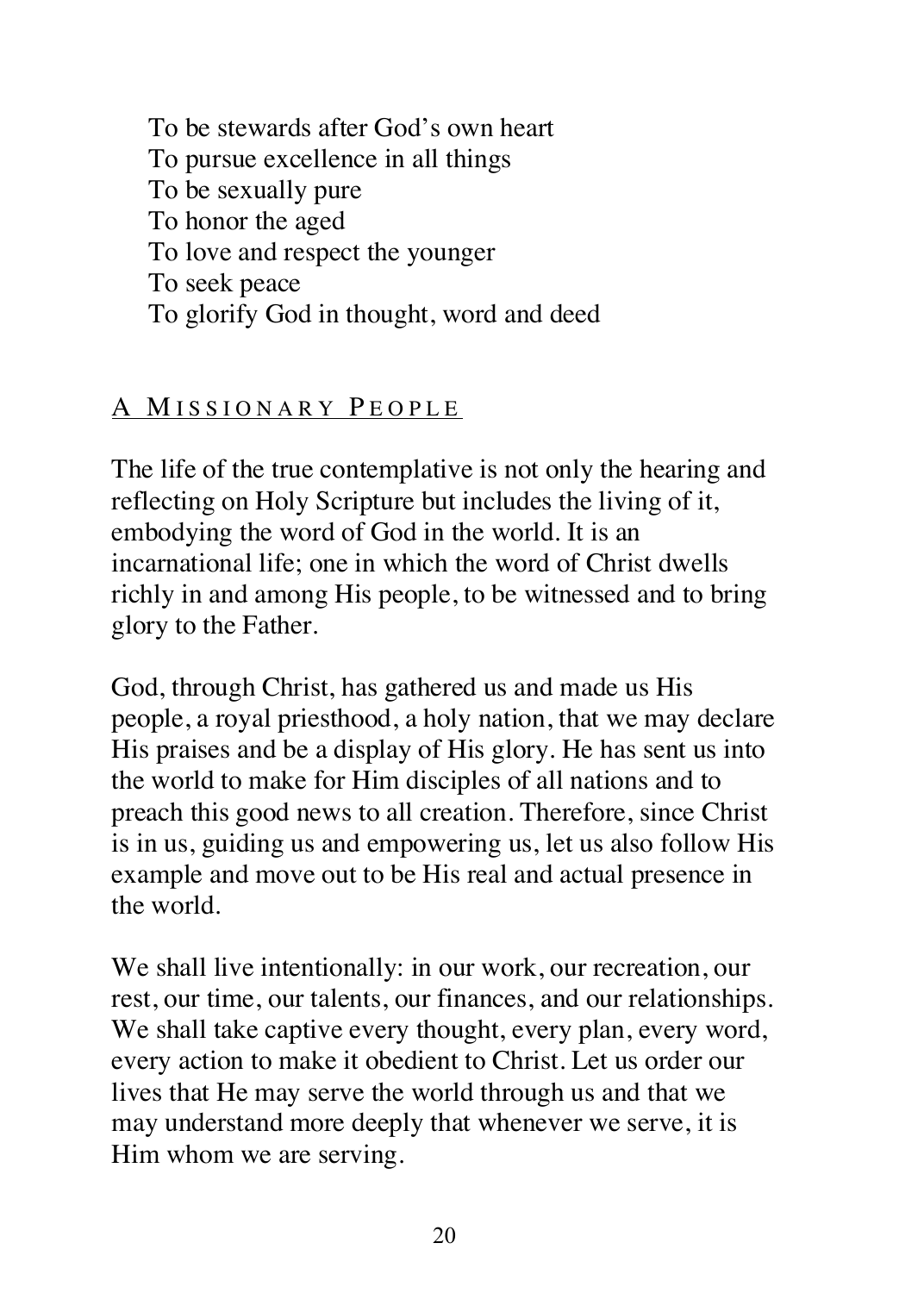Furthermore, we should always keep in mind that though He will equip us with everything good for doing His will and though He work in us what is pleasing to Him, the work and the glory are His. For everything under heaven belongs to God and there is no good we can do that the doing of which is not also a gift from God.

#### A LMSDEEDS

We shall, each one, continually strive more and more to do, to work for, and to act for justice; to love mercy and kindness; and to walk more humbly with the Lord our God. We are to be marked by our service to and walking with the poor, the parentless, the elderly, the immigrant, the homeless, the sick in body and mind, the lonely, the imprisoned, and the persecuted. It is the responsibility of each one individually to find ways for themselves to participate regularly and helpfully in such work in their local area.

#### H OSPITALITY

The Scriptures reveal that some of those who cross our paths are in fact angels. St. Benedict encourages us to treat every person who comes into our life as if he or she was Jesus Christ himself. We too shall be a people of great hospitality, first making Christ welcome in our home and then welcoming all others as we have welcomed Christ. For whoever does not love his neighbor whom he sees, cannot love God whom he has not seen.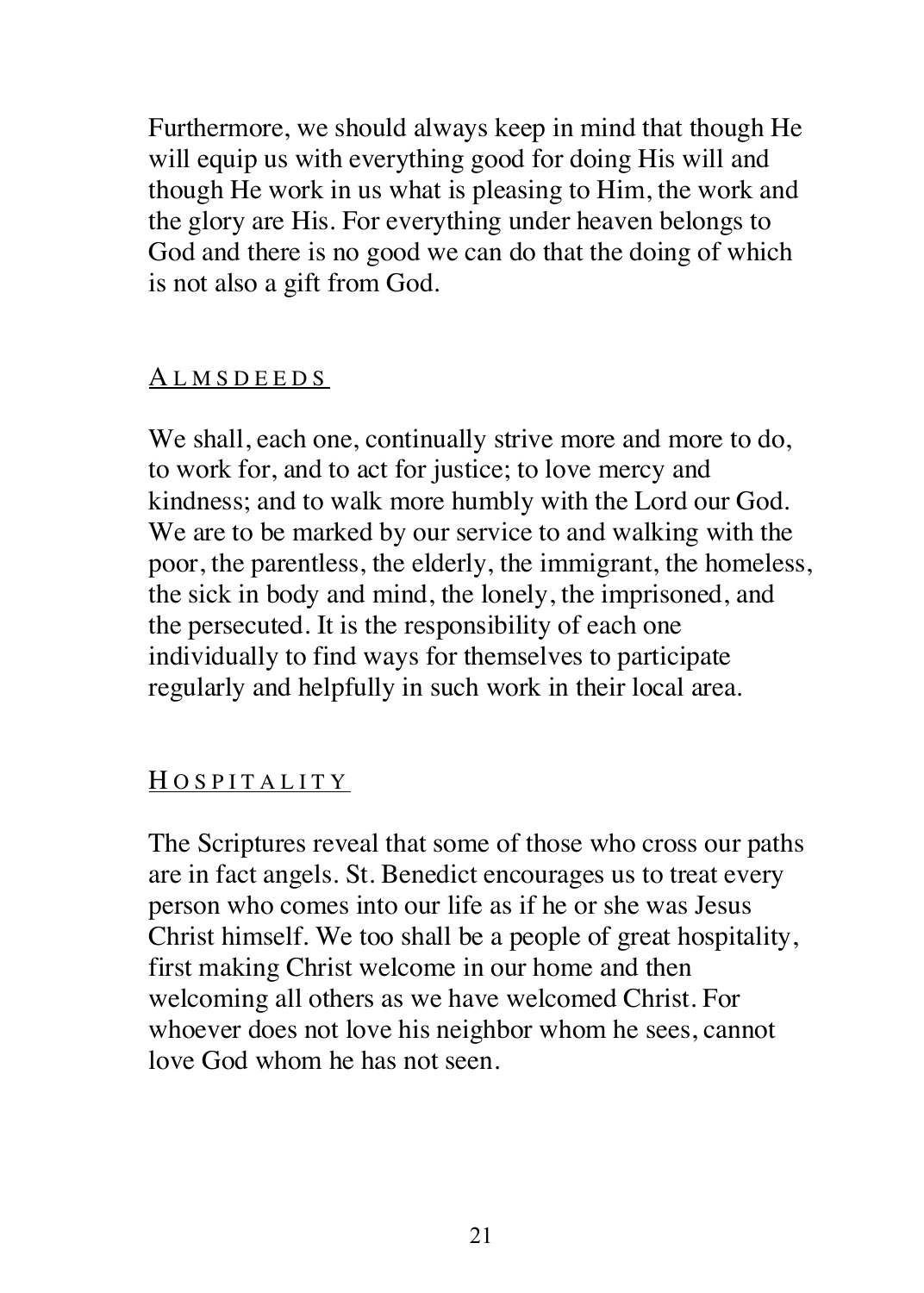## HOME LIFE

Our private lives shall be ordered and lived as a people aware that we live in the sight of God. The question "is this good, profitable, and/or pleasing to the Lord" is a helpful tool of discernment for evaluating the way we treat the members of our household; the books, magazines, movies, and other media we consume; the way we order our finances; and the way we spend our "free time."

#### G ENEROSITY

We shall be a people of abundant generosity. Giving with a cheerful heart and in such a way that our left hand does not know what our right hand is doing. In modern terms that will mean, at least, that not all of our giving is accounted for on tax returns.

Economic disparity shall grieve us and we shall eschew every notion that any economic advantage we have or may gain over another is due to our own work or ingenuity remembering that there is no such thing as a "self-made man," but only arrogant and ungrateful men with bad memories.

The earth is the Lord's and all that is in it. Let us remember this in our attitudes and actions regarding all things that have been placed in our custody or possession so that we might administrate those things, which are God's, in accordance with God's heart and with His values.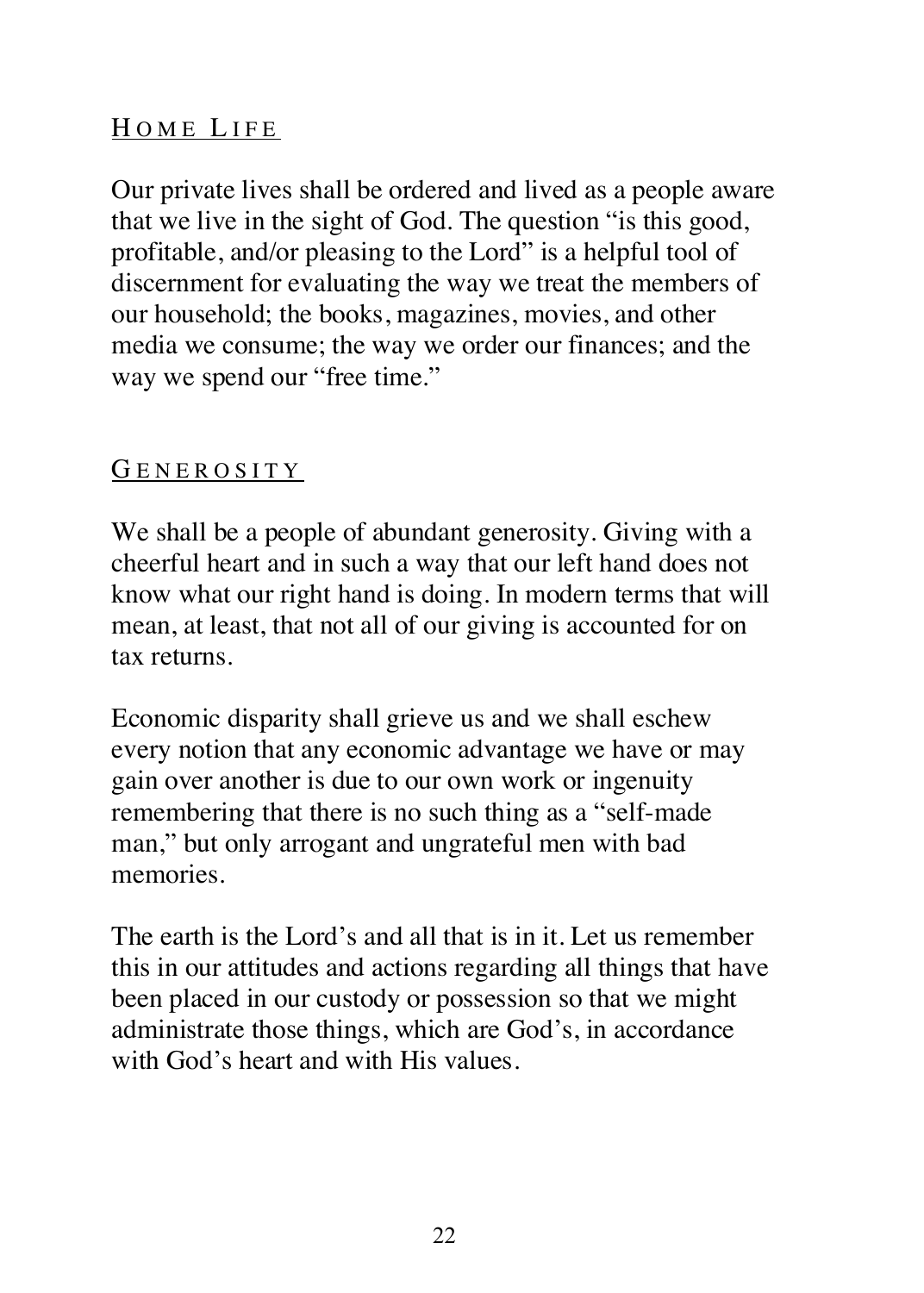#### S IMPLICITY

Regarding the things of this world, let us choose simplicity over extravagance asking, "can I do with less" rather than, "can I get more;" "is the one I have sufficient" rather than, "can I get a new one."

#### A T W O R K

We shall be a people who work diligently in all our endeavors as though working for the Lord, that we might provide for ourselves and have an abundance to share with those in need.

We will be quick to serve as Christ came to serve; to lead by serving; and to follow without grumbling.

For those who own businesses, we shall be exemplary in the pay rates of our employees and treat them well and with great compassion. We shall be known in our community to be of the highest integrity in all business dealings.

#### CARING FOR GOD'S CREATION

The earth is neither a resource for our own self-pleasure nor a resource borrowed from the future. The earth is the Lord's. We do not treat the creation (plants, animals, soil, water, air, etc.) with greed, contempt, or self-indulgence. Neither do we deify it.

The creation is the work of the Lord's hand and it may be and must be used in accordance with His values and in a way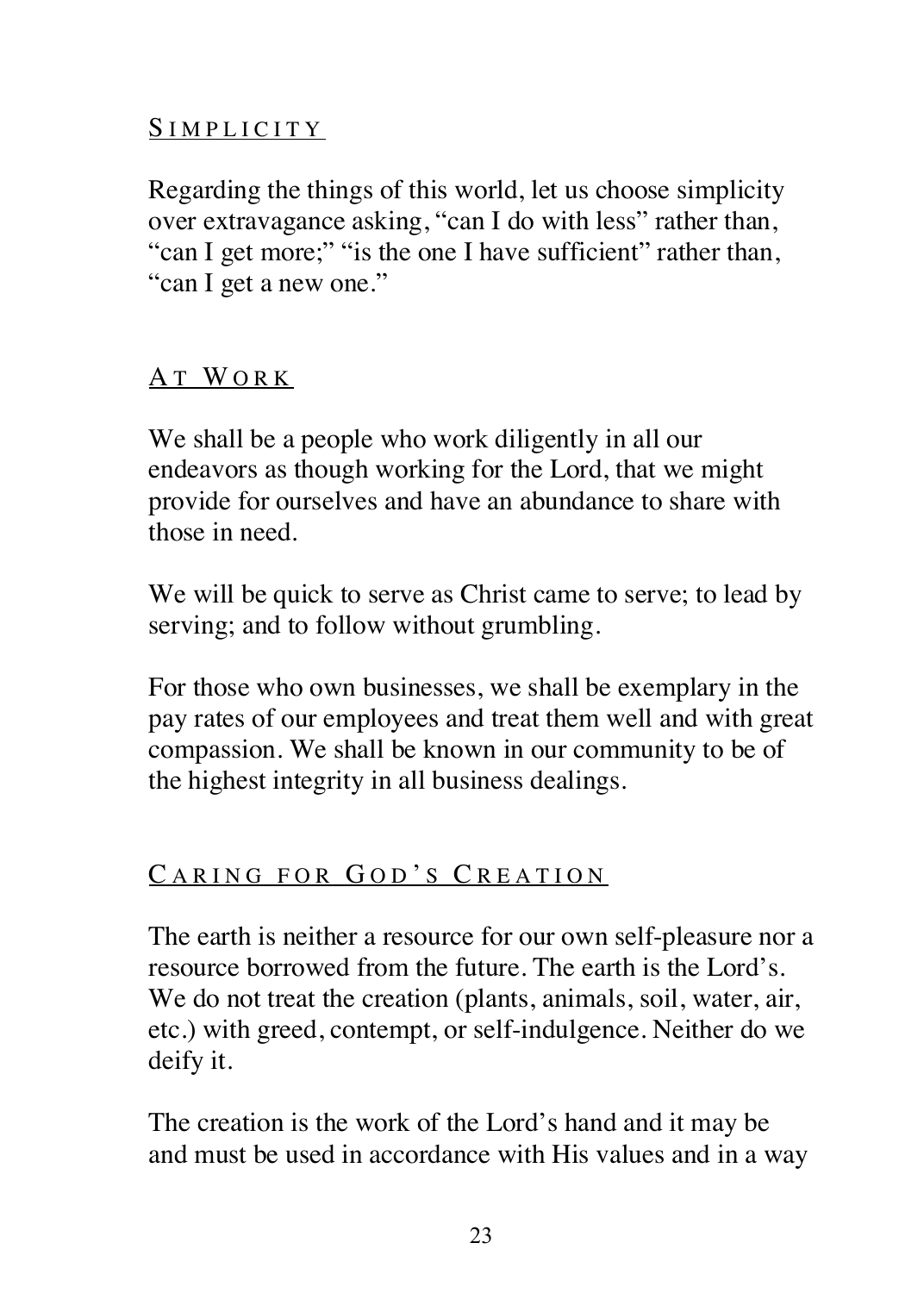that is honorable to Him. We shall be known in our various communities as a people who care about God's creation. And we shall treat the creation with honor and dignity consistent with its being the possession of the King who made it and shares it with us.

#### B EING C REATIVE

By the word of the Lord all things are made; as He speaks things come into being and thus all of creation is a communication. From the beginning, God has allowed us to participate in His speaking of the creative word, in His naming and giving meaning and right order. As Christ restores us to our original intents and purposes as God's people, we can once again speak creative words into the world, words that form and shape, that proclaim who or what a thing truly is, words that communicate, that reveal, that provide a context for others to participate in their own understanding that they might understand from their own perspective.

For those of us who are artists or craftsman, let us work to be a Godly creative presence in this world, to be revealers of the truth in Christ through form and function. Let us speak creative words into this world, words of sound, light, shape, thought, order, movement, meaning, and purpose. And in every sphere where this is done, we shall strive for excellence unwilling to exchange the glory of the immortal God for popularity or fortune. Let us seek God as the supreme master of our craft, for it is He who reveals Himself in all that has been created.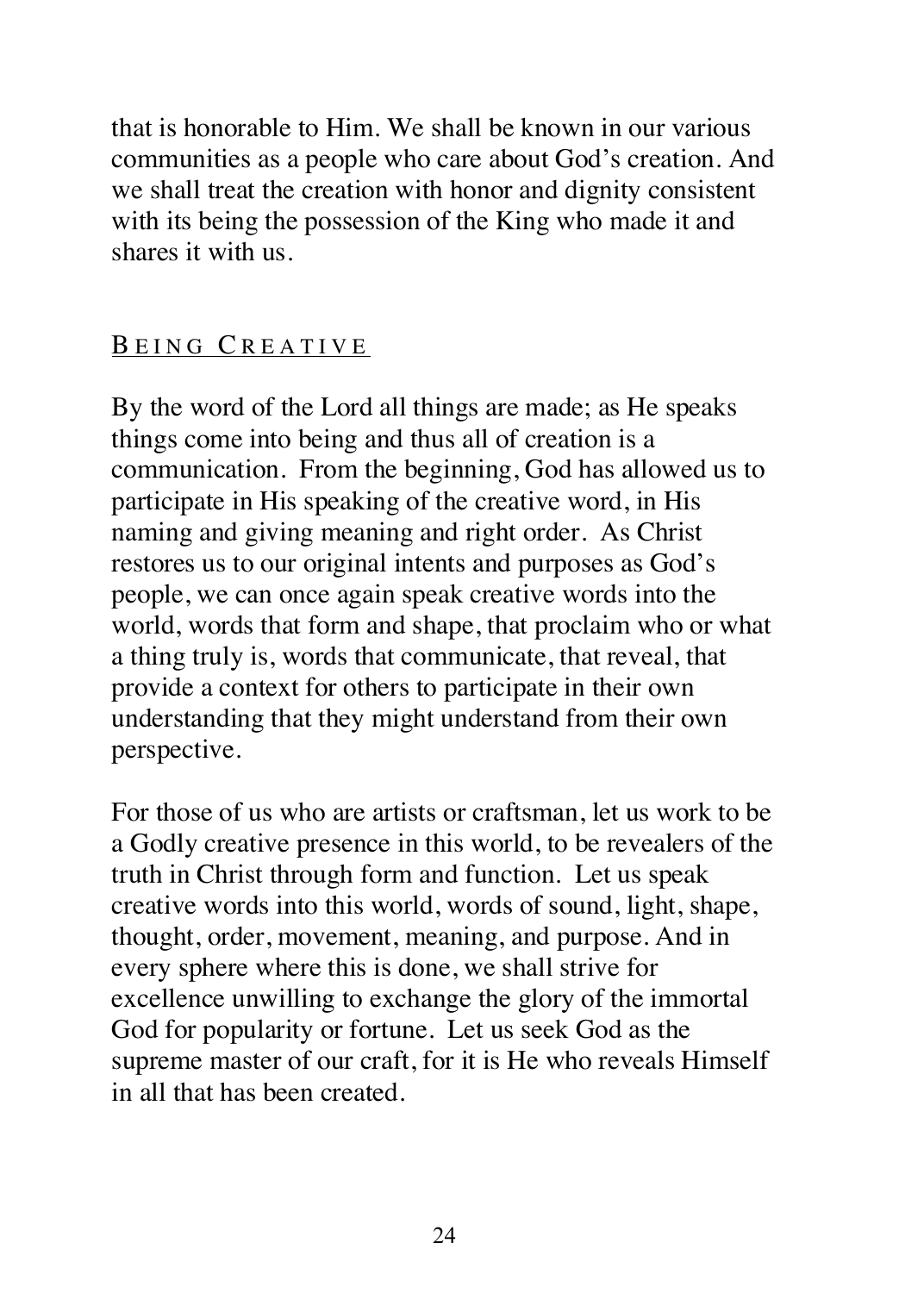#### A NNUAL R ETREAT

It is desirable that we take a number of days annually in a time of retreat for prayer and prayerful reflection upon our life and this Rule.

## A MORE SPECIFIC ELABORATION MADE BY EACH ONE

Each of us shall write our own personal chapter elaborating on this Rule and applying it more specifically to our self and our own circumstances. Furthermore, this personal chapter should be re-assessed at least annually so that this Rule itself does not become an idol or avenue for ignoring the voice of the Holy Spirit.

See our resource, *Creating a Rule for Yourself and Your Family.*

#### ON ACCOUNTABILITY

Let us seek to encourage one another so that we may not be hardened by sin's deceitfulness and thus turn away from the living God. To this effect, we shall each take measures to hold ourselves accountable by other people primarily to the profession of being a disciple of Christ and secondarily to the lifestyle adopted by following this Rule. This exercise shall be conducted in such manner that it is legitimate and useful. Great care should be taken so that its importance is not relegated to the level of meaningless or tedious action.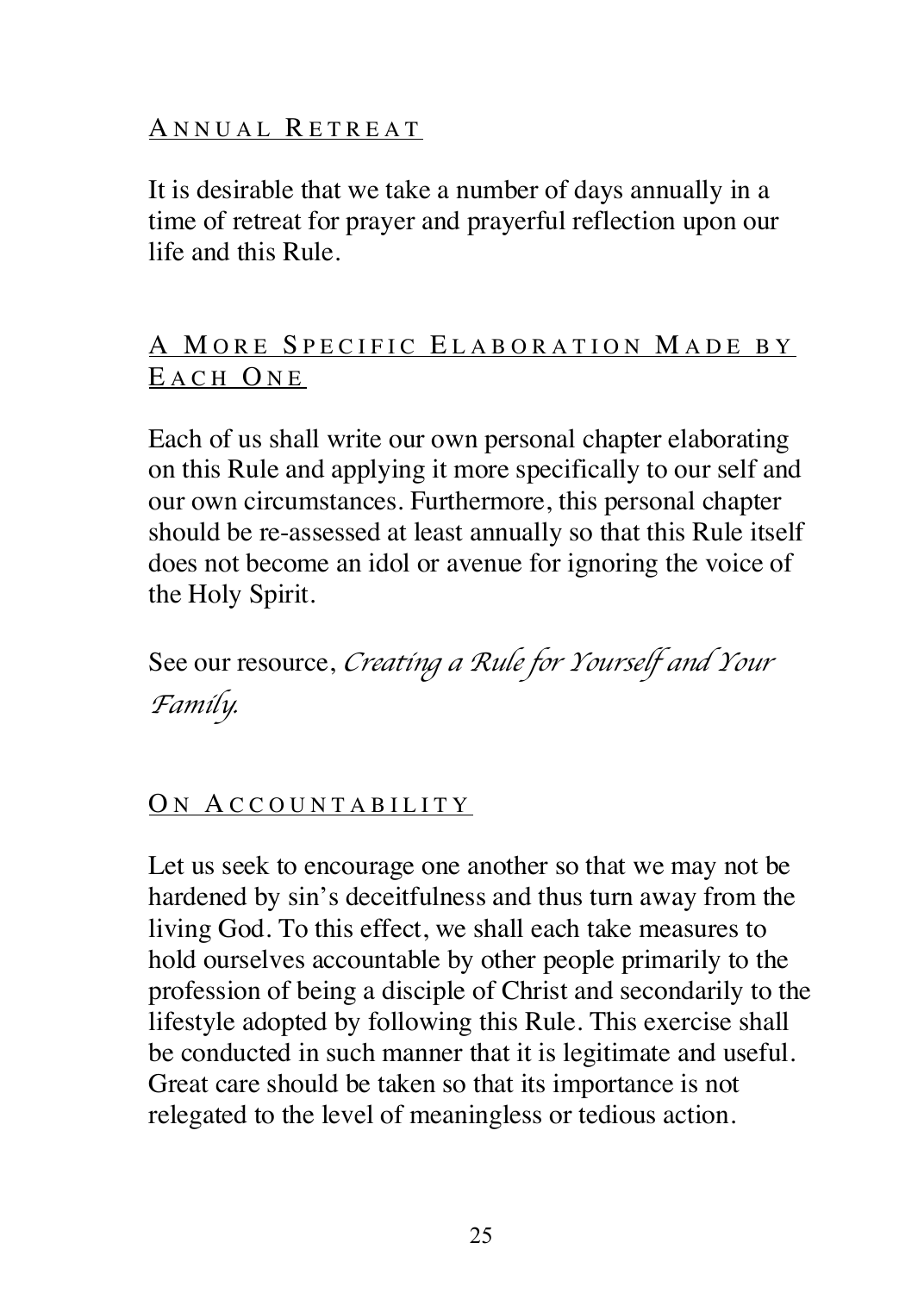## CONCLUSION AND MODIFICATION

Herein lies the design for our lives, a little Rule that has been written for beginners such as us, so made that we might stand firm in one spirit, contend as one body for the faith of the gospel, and conduct ourselves in a manner worthy of Christ's disciples.

It may be amended from time to time as we seek to give a clearer expression of how one may follow Christ according to this way. We desire that it contain nothing novel or extreme but, rather, simply expresses an ancient way of living as a Christian that can be lived out in our own day.

My brother, my sister, do not ask yourself, "am I living this way already" or even, "can I live this way today," but first ask, "is this way good, right, and true," and then, "with God's help, am I willing to take a single step along this way today?"

#### A DOPTING THIS R ULE FOR Y OURSELF

Anyone desiring to join us in living out this Rule may do so privately by adopting any or all of this way of life to their own life.

For those wishing to make public their commitment to adopting this Rule for their lives, we invite you to notify us of your intention via thetrinitymission.org so that we might pray for you on your journey. You will also find there the resources listed below and many other aids to assist you in living out this way.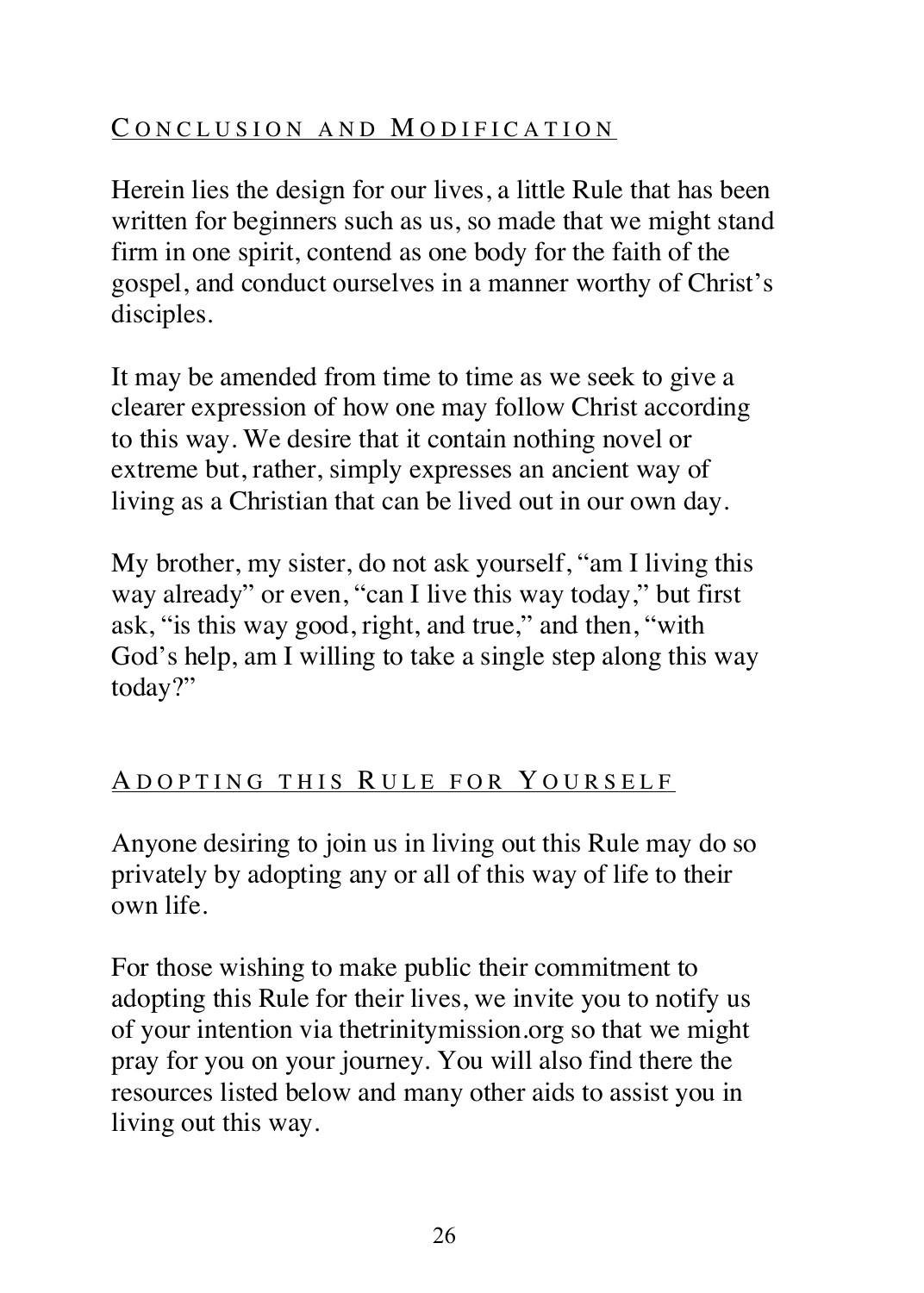And finally, anyone who wishes to formally adopt this Rule and to have the benefit of guidance and fellowship in living it out may apply to our Oblate formation program at thetrinitymission.org.

May we all abound more and more in love as we grow in the grace and knowledge of Jesus Christ. To Him be all glory, honor, and praise. Amen.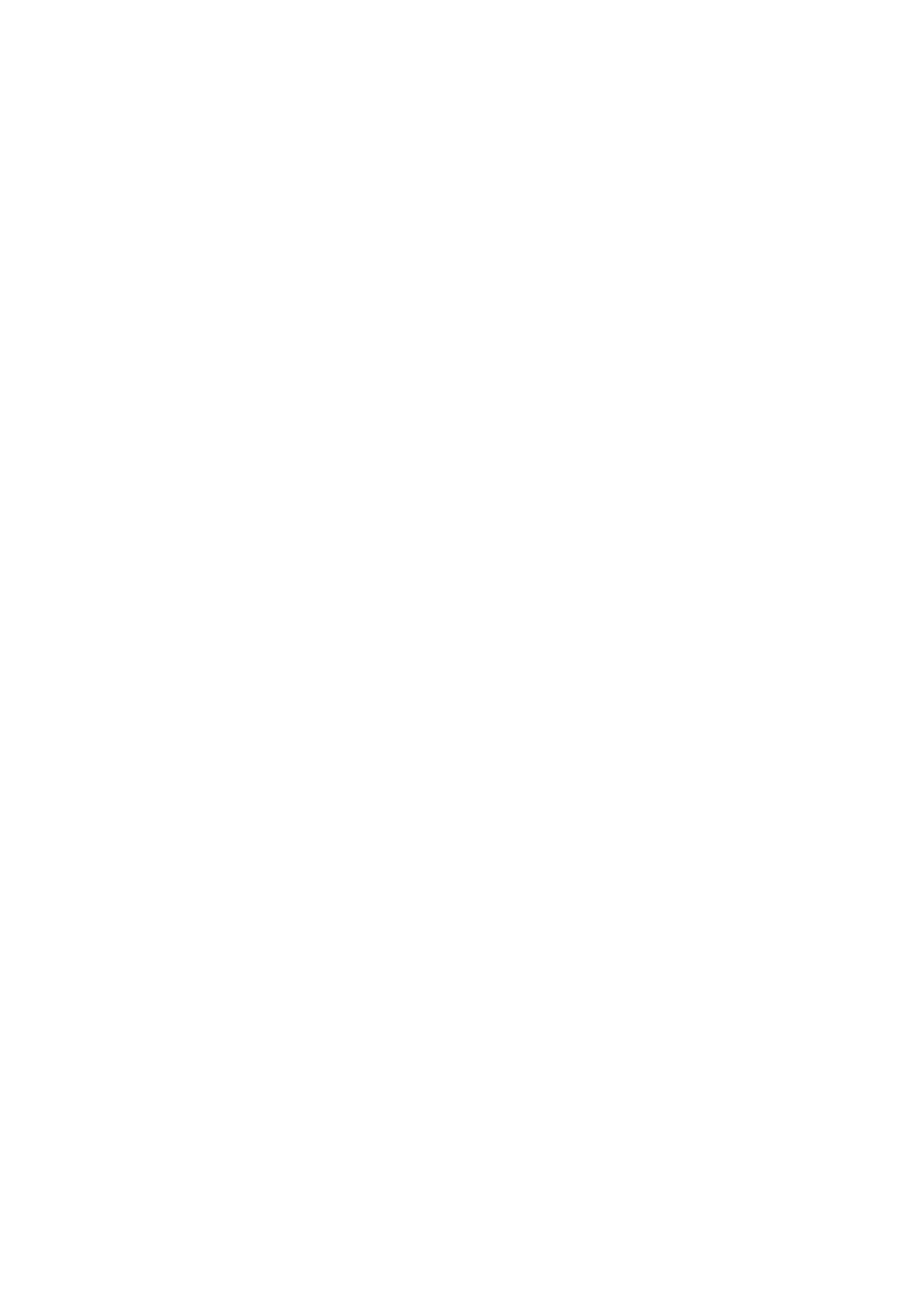# R ESOURCES *Available at thetrinitymission.org*

Audio Daily Office – a podcast of the daily office. Also available on iTunes or any other podcasting app.

Getting Started with the Daily Office in the Household – a guide and prayer-book for those who are just beginning to pray formally in their household. It contains a section focused specifically on praying with children.

Sacred Stories of the Old & New Testament – the child appropriate, narrative portions of the ESV Bible presented as a "chapter book." Especially helpful to use for the readings at family prayer times with children.

Making a Good Confession – a guide for an extensive examination of our lives in preparation for confession. It includes a step-by-step of what to expect if you have never practiced confessing to a priest/presbyter before.

Creating a Rule for Yourself and Your Family – a guide for applying a Rule of Life very specifically, helpfully, and achievably in your own situation.

And various other podcasts, videos, blogs, and book recommendations.